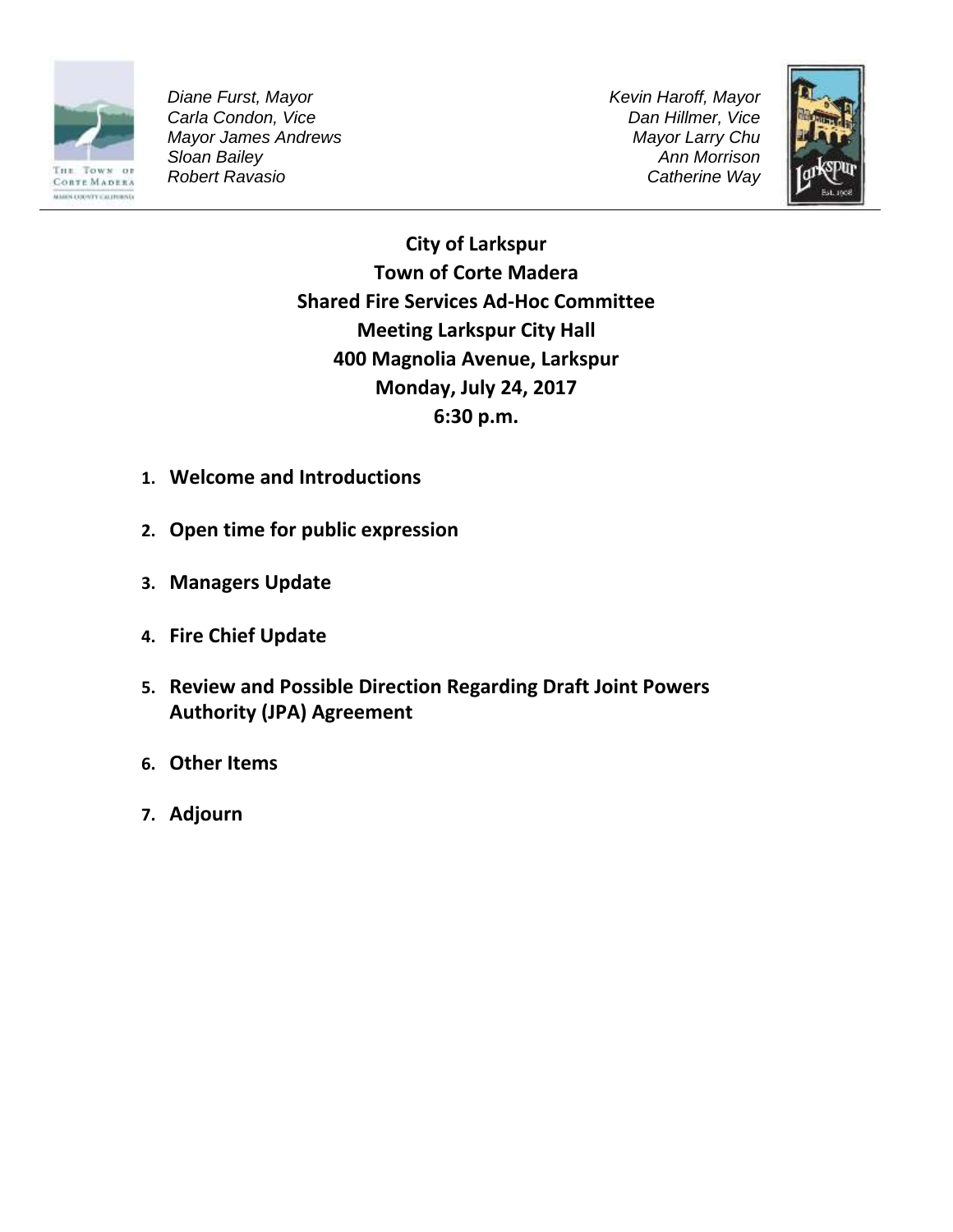# Joint Powers Agreement Between The City Of Larkspur And The Town Of Corte Madera

Creating The Central Marin Fire Authority

January 1, 2018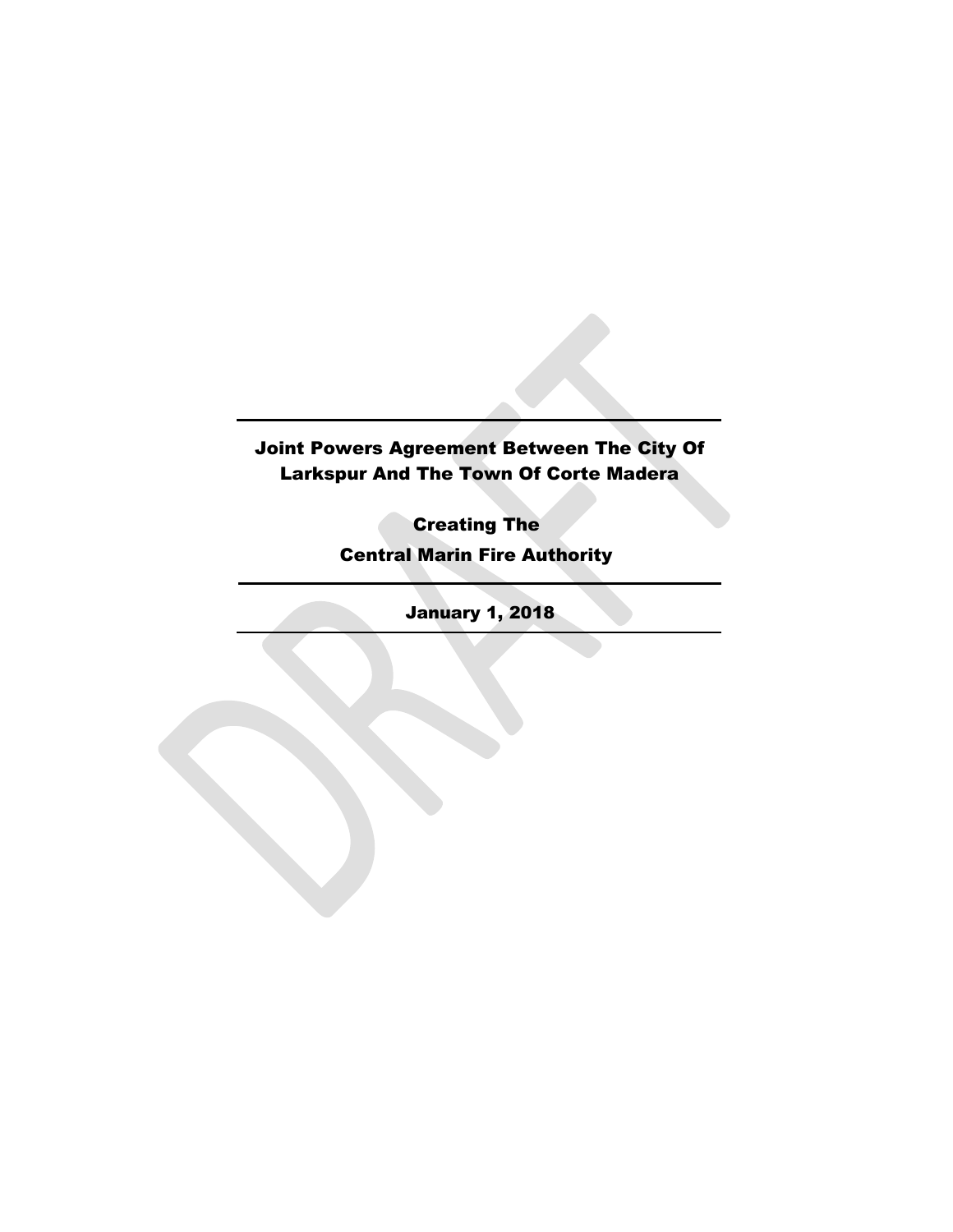# **Joint Powers Agreement**

# **Table of Contents**

| Sec $1$ . |  |
|-----------|--|
| 1.1       |  |
| 1.2       |  |
| 1.3       |  |
| 1.4       |  |
| 1.5       |  |
| Sec $2$ . |  |
| 2.1       |  |
| 2.2       |  |
| 2.3       |  |
| Sec $3$ . |  |
| 3.1       |  |
| 3.2       |  |
| 3.3       |  |
| 3.4       |  |
| 3.5       |  |
| Sec $4$ . |  |
| 4.1       |  |
| 4.2       |  |
| 4.3       |  |
| 4.4       |  |
| 4.5       |  |
| Sec $5$ . |  |
| 5.1       |  |
| 5.2       |  |
| 5.3       |  |
| 5.4       |  |
| 5.5       |  |
| Sec $6$ . |  |
| 6.1       |  |
| 6.2       |  |
| 6.3       |  |
| 6.4       |  |
| 6.5       |  |
| Sec 7.    |  |
| 7.1       |  |
| 7.2       |  |
| Sec 8.    |  |
| 8.1       |  |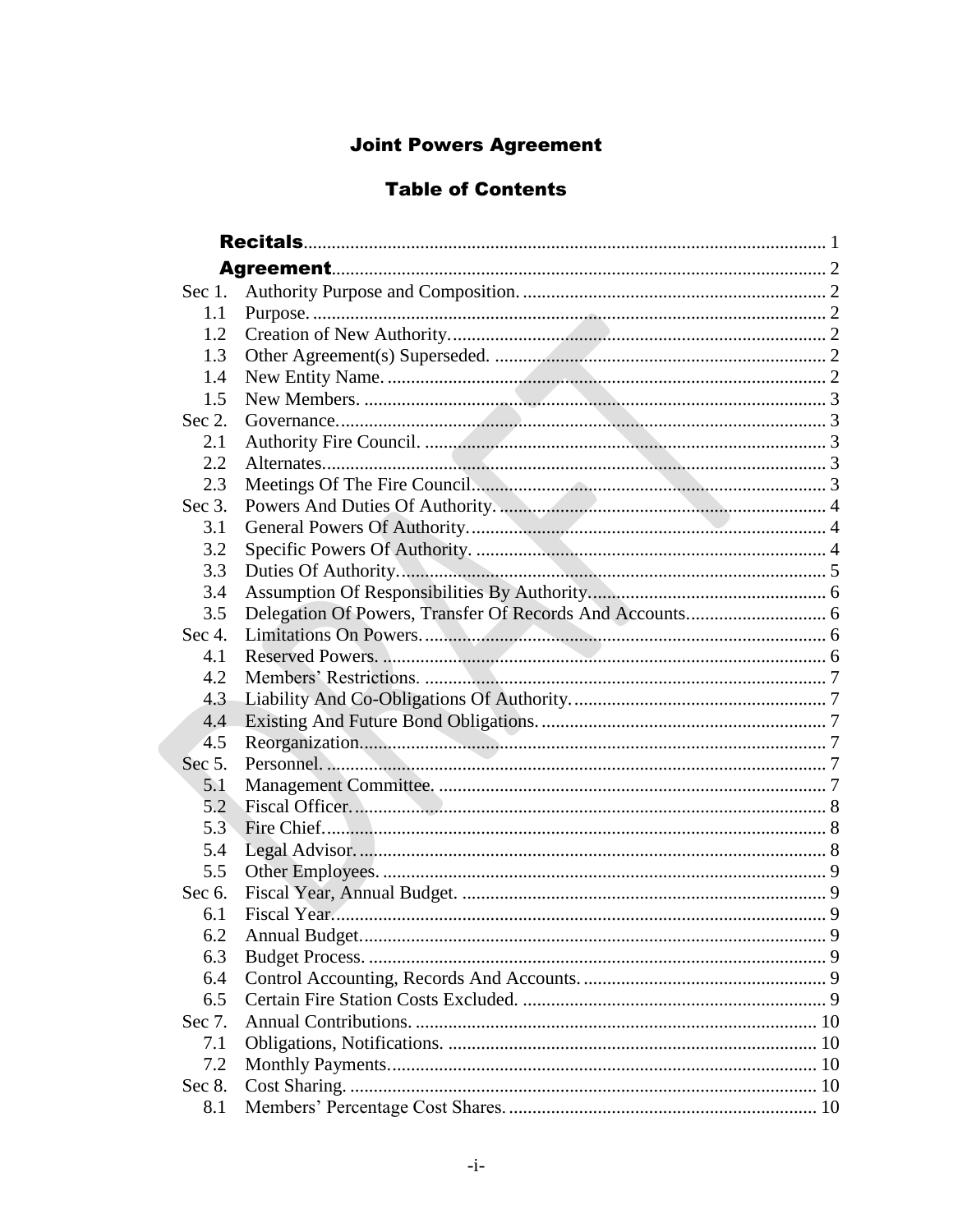| 8.2     |                                                                                                                                                                                                                                |  |
|---------|--------------------------------------------------------------------------------------------------------------------------------------------------------------------------------------------------------------------------------|--|
| 8.3     |                                                                                                                                                                                                                                |  |
| 8.4     |                                                                                                                                                                                                                                |  |
| Sec 9.  |                                                                                                                                                                                                                                |  |
| 9.1     |                                                                                                                                                                                                                                |  |
| 9.2     |                                                                                                                                                                                                                                |  |
| 9.3     |                                                                                                                                                                                                                                |  |
| 9.4     |                                                                                                                                                                                                                                |  |
| Sec 10. |                                                                                                                                                                                                                                |  |
|         |                                                                                                                                                                                                                                |  |
|         |                                                                                                                                                                                                                                |  |
|         |                                                                                                                                                                                                                                |  |
|         |                                                                                                                                                                                                                                |  |
|         |                                                                                                                                                                                                                                |  |
|         | 11.2 Members' Obligations And Limitations For Pre-existing                                                                                                                                                                     |  |
|         |                                                                                                                                                                                                                                |  |
|         |                                                                                                                                                                                                                                |  |
|         | 11.4 Existing Workers' Compensation, Liability And Unemployment Insurance                                                                                                                                                      |  |
|         |                                                                                                                                                                                                                                |  |
|         |                                                                                                                                                                                                                                |  |
|         |                                                                                                                                                                                                                                |  |
|         |                                                                                                                                                                                                                                |  |
|         |                                                                                                                                                                                                                                |  |
| Sec 13. |                                                                                                                                                                                                                                |  |
| Sec 14. |                                                                                                                                                                                                                                |  |
|         |                                                                                                                                                                                                                                |  |
|         |                                                                                                                                                                                                                                |  |
|         |                                                                                                                                                                                                                                |  |
|         | 14.4 Responsibility For Authority's CalPERS Benefit Plan(s) Upon Termination. 15                                                                                                                                               |  |
|         |                                                                                                                                                                                                                                |  |
|         |                                                                                                                                                                                                                                |  |
|         |                                                                                                                                                                                                                                |  |
|         |                                                                                                                                                                                                                                |  |
| Sec 18. |                                                                                                                                                                                                                                |  |
| Sec 19. |                                                                                                                                                                                                                                |  |
| Sec 20. |                                                                                                                                                                                                                                |  |
| Sec 21. |                                                                                                                                                                                                                                |  |
| Sec 22. | Consent 28 Consent 28 Links 2014 18 Consent 2014 18 Links 2014 18 Links 2014 18 Links 2014 18 Links 2014 18 Links 2014 18 Links 2014 18 Links 2014 18 Links 2014 18 Links 2014 18 Links 2014 18 Links 2014 18 Links 2014 18 Li |  |
| Sec 23. |                                                                                                                                                                                                                                |  |
| Sec 24. |                                                                                                                                                                                                                                |  |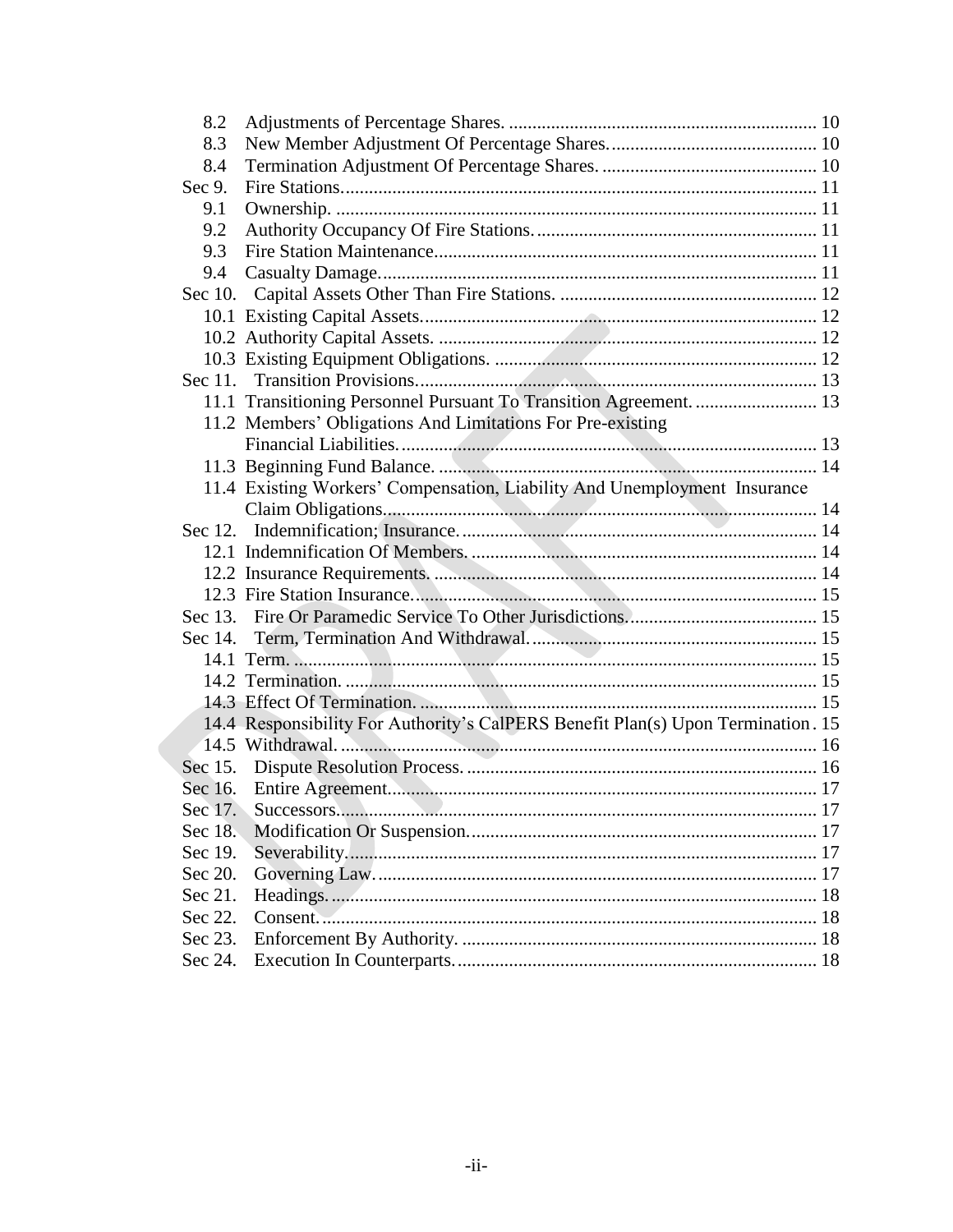# Joint Powers Agreement

This Joint Powers Agreement (the "Agreement") is entered into and is effective January 1, 2018 (the "Effective Date") between the City of Larkspur, a municipal corporation ("Larkspur") and the Town of Corte Madera, a municipal corporation ("Corte Madera"), each a "Member" and collectively referred to as "Members," to create a consolidated fire authority to be known as the "Central Marin Fire Authority."

# Recitals

<span id="page-4-0"></span>A. Larkspur and Corte Madera each have the authority and responsibility under California law to provide fire services to their citizens within their respective jurisdictions.

B. Each Member is a public agency authorized and empowered to contract with the other Member for the joint exercise of powers under the Joint Exercise of Powers Act, Sections 6500, *et seq*. of the California Government Code (the "Act").

C. Larkspur and Corte Madera previously formed the Twin Cities Police Authority pursuant to a Joint Powers Agreement executed January 30, 1980, under which they successfully provided consolidated police services to both jurisdictions for 32 years. On January 1, 2013, these two Members and the Town of San Anselmo created the Central Marin Police Authority which currently provides consolidated police services to all three of these jurisdictions.

D. Larkspur and Corte Madera are "like" local public entities, being municipalities in contiguous geographical proximity, having similar fire protection needs, fire departments, salaries, benefit and retirement programs and a history of coordination and cooperation between each other.

E. Larkspur and Corte Madera recently entered into an agreement under which they share fire services which has led to even greater cooperation, coordination, cost savings and higher levels of fire service to the public.

F. Consolidation of Larkspur's and Corte Madera's fire services into a single public entity will provide even more enhanced fire protection in both communities, a more efficient organizational structure, and significant command and administrative benefits, all resulting in less costly but better-quality fire services.

G. It is the Members' desire, at the same time, to maintain the small-town character of their consolidated fire services, and at all times have the Authority remain administratively and operationally sensitive and responsive to the individual fire service philosophies, needs, and priorities of each individual Member.

H. The Members further desire to promptly identify fire service needs and differences that may arise from time to time between themselves, and to resolve such differences in a fair, timely, economical, equitable, and cooperative manner. It is the Members' desire to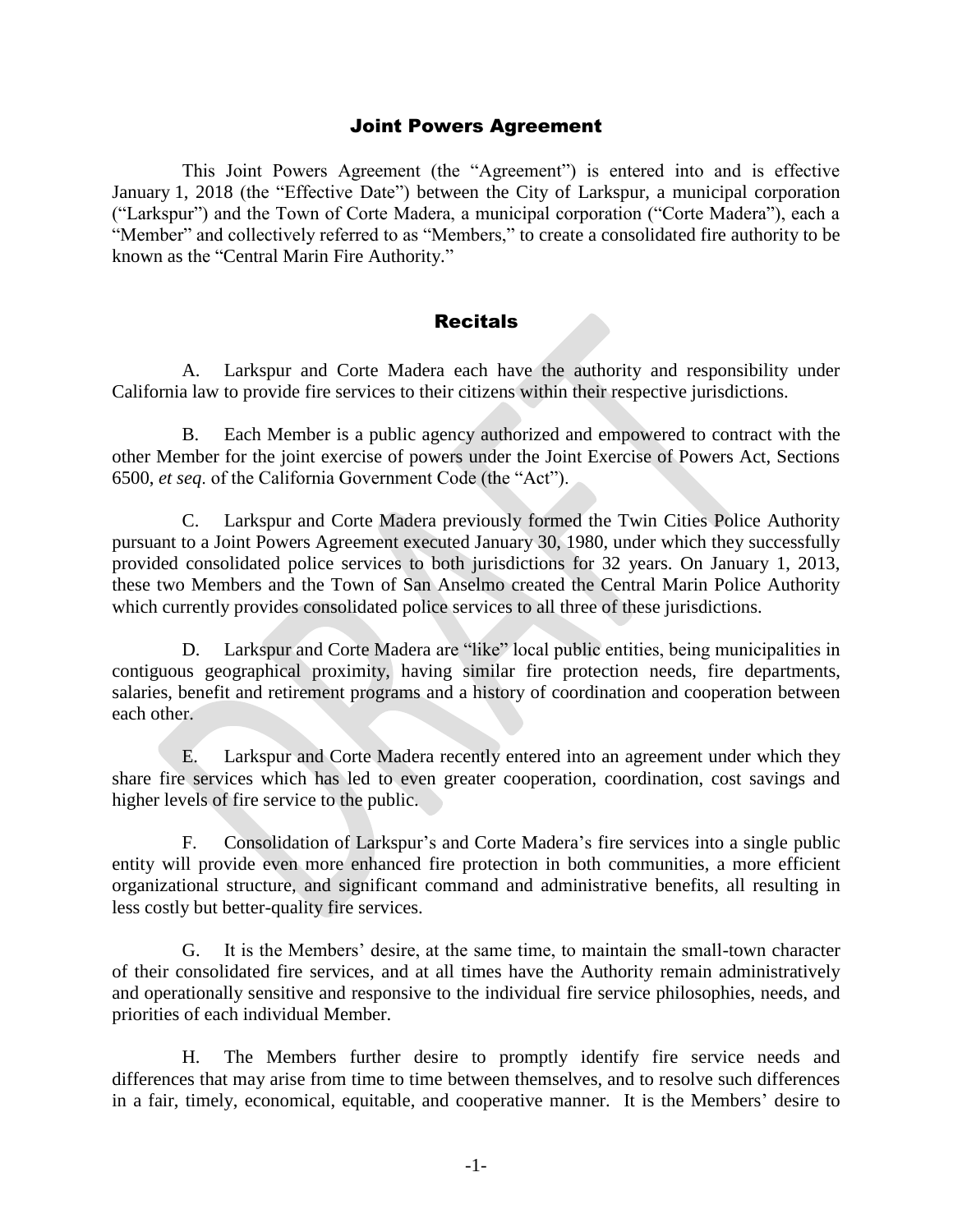insure that their consolidated fire authority is governed and managed by consensus whenever possible, and the governance provisions of this Agreement are designed to achieve such a result.

I. The Members wish to enter into this Agreement: (i) to create an original joint powers agreement commencing January 1, 2018; (ii) to consolidate their fire services in a single separate joint powers entity; (iii) to name this joint powers entity the Central Marin Fire Authority; (iv) to provide for the composition of the governing Fire Council; (v) to provide for the management of the Authority; (vi) to set forth the Members' ownership rights as to the assets, liabilities and reserves of the Authority; and (vii) to enter into certain other terms and conditions as agreed upon between the Members.

<span id="page-5-0"></span>NOW THEREFORE, for good and valuable consideration, the receipt and sufficiency of which are hereby acknowledged, the Members agree as follows:

# Agreement

#### <span id="page-5-2"></span><span id="page-5-1"></span>**Sec 1. Authority Purpose and Composition.**

#### **1.1 Purpose.**

This Agreement is made pursuant to the Act providing for the joint exercise of powers common to the Members. The purpose of this Agreement is to create and provide for the operation and management of the Central Marin Fire Authority, which will render consolidated fire services to the communities of Larkspur and Corte Madera.

#### **1.2 Creation of New Authority.**

<span id="page-5-3"></span>Pursuant to the Act, there is hereby created a new public entity which is a public entity separate from Larkspur and Corte Madera and which shall administer this Agreement.

# **1.3 Other Agreement(s) Superseded.**

<span id="page-5-4"></span>This Agreement supersedes any and all other shared fire service agreements as of the Effective Date.

#### **1.4 New Entity Name.**

<span id="page-5-5"></span>The new joint powers entity created by this Agreement shall henceforth be referred to as the "Central Marin Fire Authority." From and after the Effective Date, the Authority shall use reasonable efforts to utilize and operate under the name "Central Marin Fire Authority" in official communications and transactions, and to discontinue use of the names Larkspur Fire Department and Corte Madera Fire Department.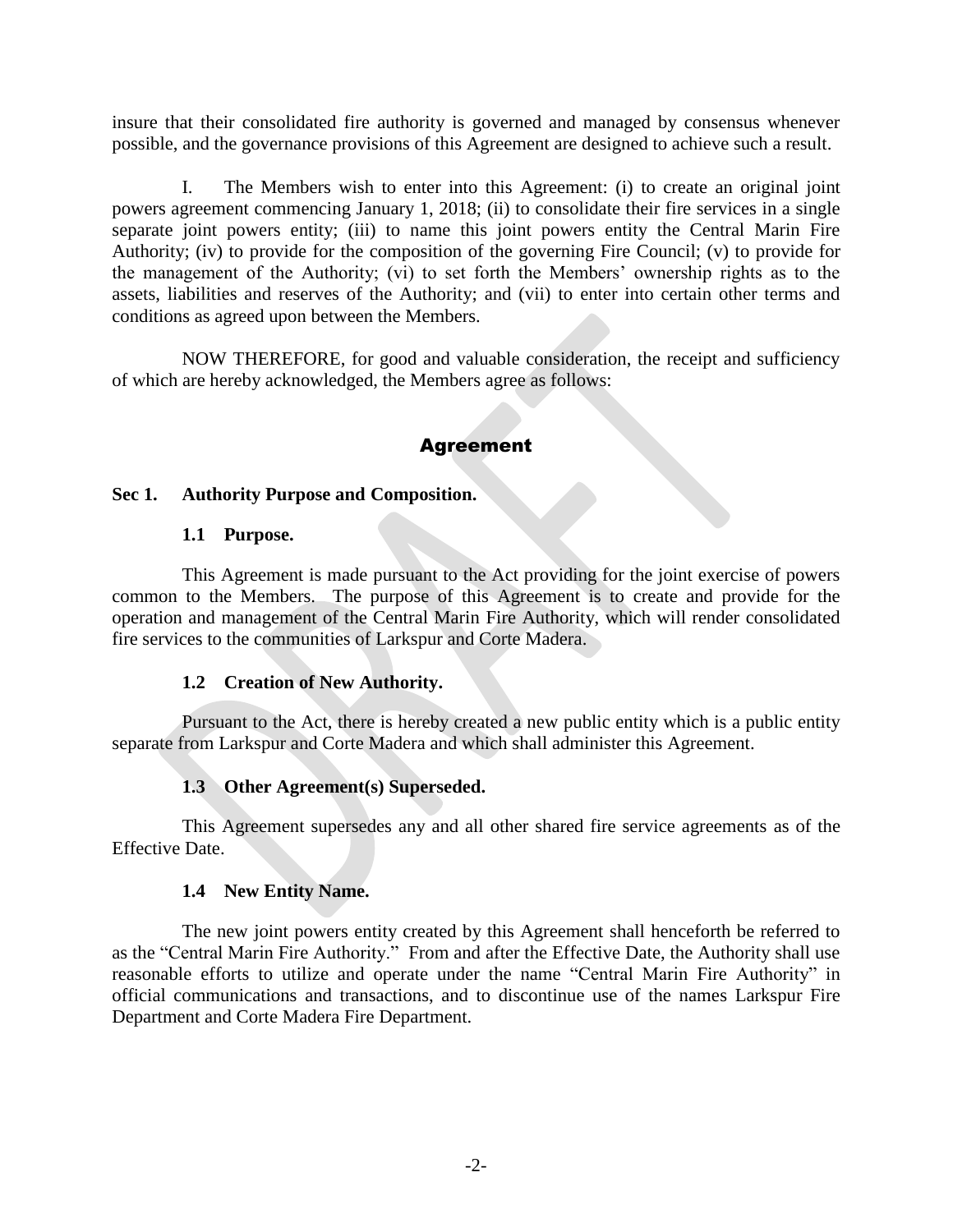#### **1.5 New Members.**

<span id="page-6-0"></span>The Fire Council may set the terms and conditions for admitting new Members (either individually or generally) that it deems appropriate. However, new members may be admitted to the Authority only upon majority vote of each of the Larkspur City Council and the Corte Madera Town Council.

#### <span id="page-6-2"></span><span id="page-6-1"></span>**Sec 2. Governance.**

#### **2.1 Authority Fire Council.**

The Authority shall be governed by a Fire Council (the "Fire Council") which shall formulate and set policy and exercise the powers set forth in this Agreement to accomplish its purpose. The Fire Council shall consist of four (4) voting individuals (each a "Councilmember"), two (2) of whom shall be appointed by and serve at the pleasure of the Larkspur City Council and two (2) of whom shall be appointed by and serve at the pleasure of the Corte Madera Town Council; provided, however, that each shall be an elected or appointed Councilmember of the Member by which he or she is appointed.

#### **2.2 Alternates.**

<span id="page-6-3"></span>Each Member shall also appoint an alternate to serve in a Councilmember's place at any meeting of the Fire Council. Any such alternate shall be an elected or appointed Councilmember of that Member.

#### **2.3 Meetings Of The Fire Council.**

<span id="page-6-4"></span>a. **Conducting Meetings.** The Fire Council shall hold regular meetings at least quarterly and may adopt such procedures and resolutions for conducting such meetings and other business as the Fire Council deems appropriate. All meetings of the Fire Council including, without limitation, regular, adjourned regular, and special meetings shall be called, noticed and conducted in accordance with the provisions of the Ralph M. Brown Act, Sections 54950 *et seq.* of the California Government Code.

b. **Quorum.** The presence of a majority of the Fire Council including at least one (1) Councilmember representing each Member shall constitute a quorum for the transaction of Authority business. Less than a quorum may adjourn or continue meetings from time to time.

c. **Fire Council Officers.** The Fire Council shall have a Chairperson to preside at and conduct all meetings and a Vice Chairperson who shall succeed the Chairperson and preside in absence of the Chairperson. The offices of Chairperson and Vice Chairperson shall be filled annually in a manner to be determined by resolution.

d. **Fire Council Secretary, Meeting Minutes.** The Fire Council shall appoint a Secretary/Clerk who shall cause to be kept written minutes of all Fire Council meetings and shall perform such further duties and functions as are assigned by the Fire Council.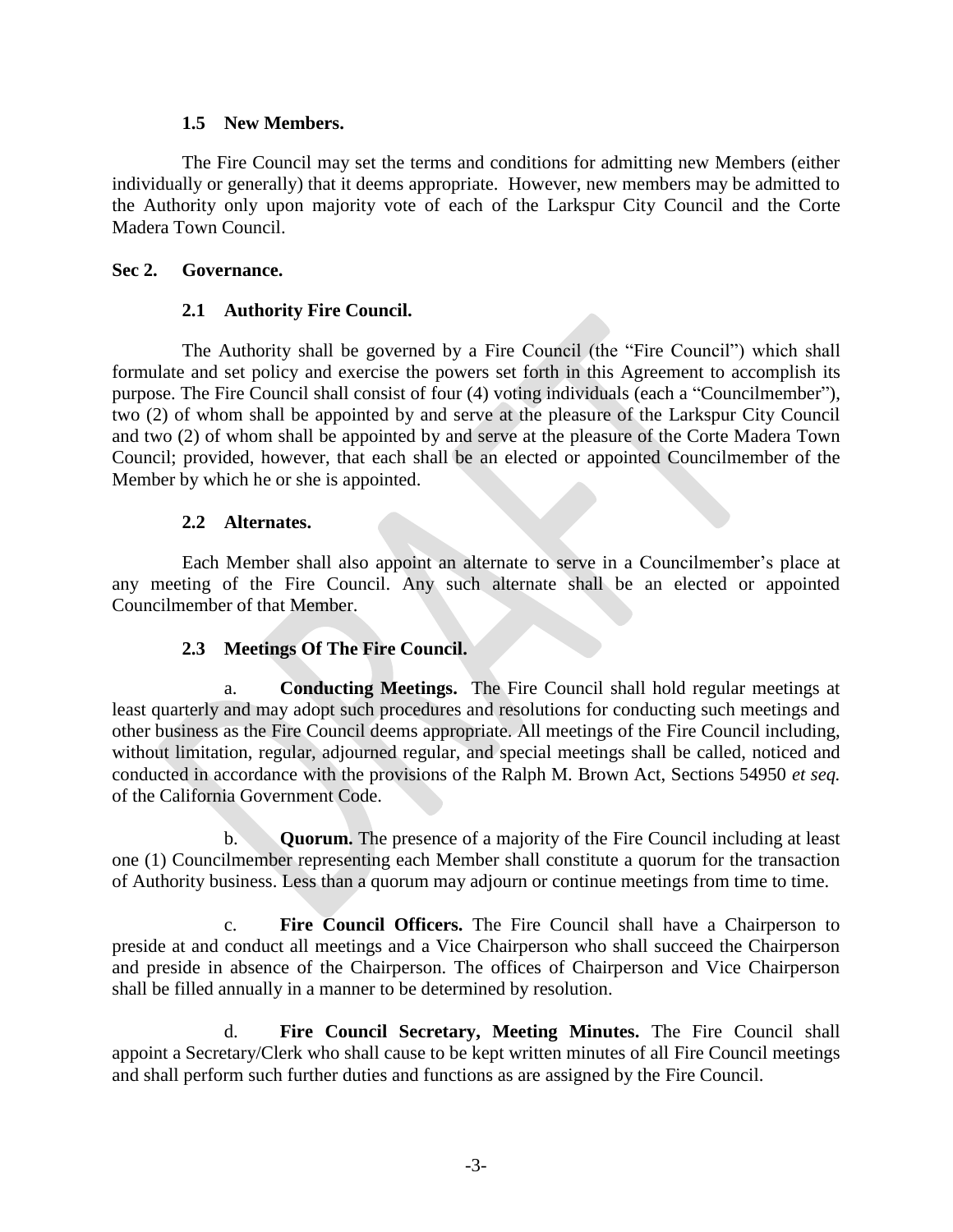e. **Voting, Decision-Making.** Each Councilmember or his or her alternate shall be entitled to one (1) vote. Any decision of the Fire Council shall require a minimum of three (3) votes to be effective, subject to the following:

(i) **Matters Requiring a Unanimous Vote.** Any change in a Member's cost-sharing percentage (as set forth in Section 8 below) made after adoption of the annual budget, or any revision of the adopted budget that results in an increase in an annual Member's contribution, or the making of any single expenditure of Authority funds in excess of three percent (3%) of the adopted operating budget of the Authority, or the closing of any existing fire stations, or the issuance of any bonds, shall require the unanimous vote of the full Fire Council.

(ii) **Multi-Member Majority.** In the spirit of Recital H above, all other actions of the Fire Council, except those specified in Section 2.3e(iii) below, shall require a majority vote of the Fire Council, which majority must include at least one (1) vote by a Councilmember from each Member. However, if a motion fails because the majority does not include at least one (1) vote by a Councilmember from each Member, then any Councilmember may reintroduce that motion at a subsequent Fire Council meeting.

(iii) **Exception To Multi-Member Majority.** The Fire Council by unanimous vote may from time-to-time as needed agree to exceptions to the multiple-member majority vote requirement on such limited and unusual matters as may be required.

**Bylaws.** The Fire Council may adopt from time to time any and all bylaws, rules or regulations for the conduct of its meetings and affairs as are necessary for the purposes hereof, provided that all such bylaws, rules, and regulations are consistent with all provisions of this Agreement.

# <span id="page-7-0"></span>**Sec 3. Powers And Duties Of Authority.**

# **3.1 General Powers Of Authority.**

<span id="page-7-1"></span>The Authority shall exercise in the manner herein provided the powers common to each of the Member Agencies and necessary to the accomplishment of the purposes of this Agreement. As provided in the Act, the Authority shall be a public entity separate from the Members.

# **3.2 Specific Powers Of Authority.**

<span id="page-7-2"></span>The powers of the Authority to be exercised by or under direction of the Fire Council shall include:

- a. Setting policies.
- b. Adopting an annual budget.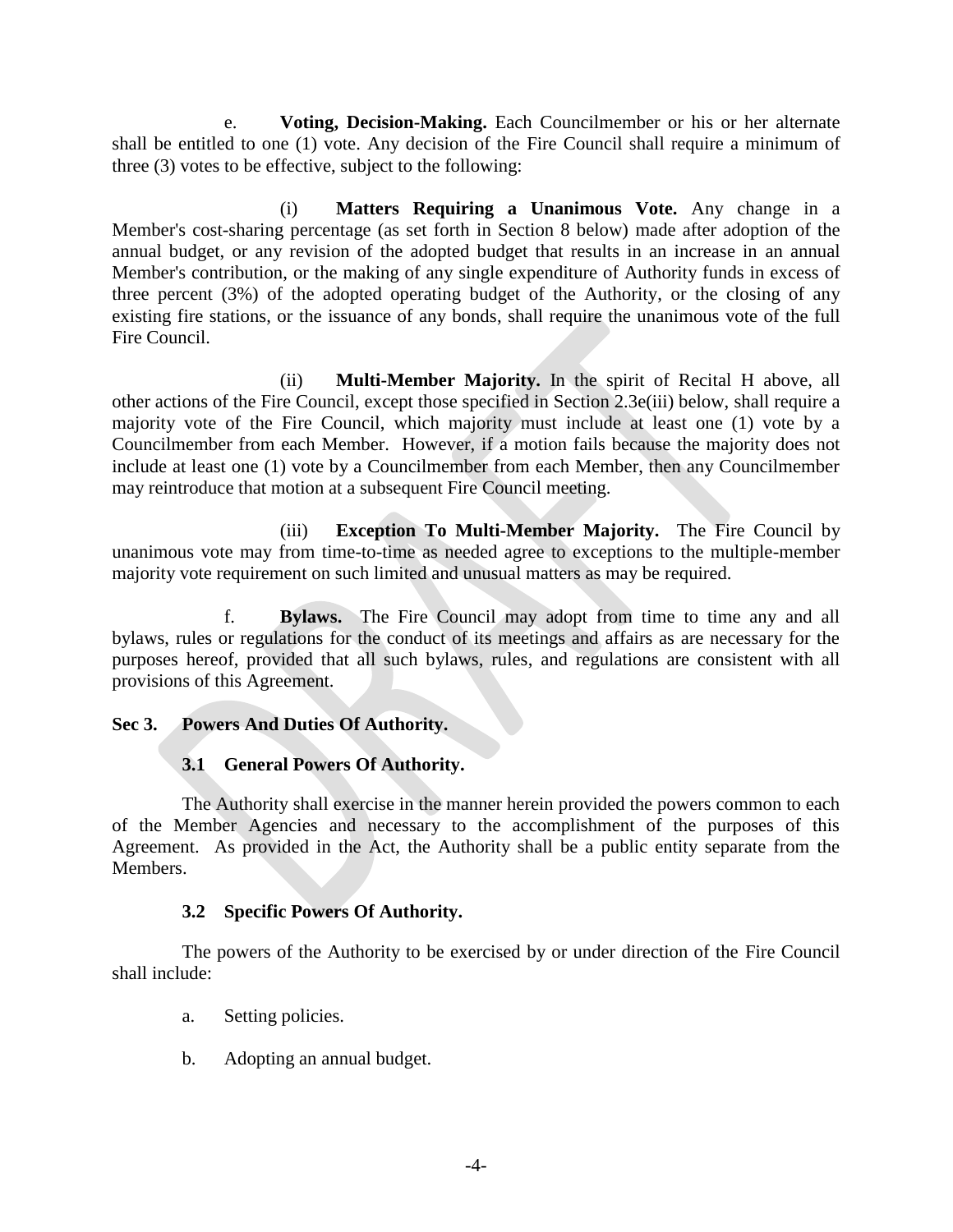c. Employing personnel, consultants, advisors, and independent contractors; setting parameters for labor negotiations; and ratifying labor agreements.

d. Entering into contracts, leases, and other agreements, which may include a contract for administrative and fiscal services and a contract with a Certified Public Accountant for annual audit services, and may include mutual aid or automatic response agreements or contracts for service to other jurisdictions.

e. Applying for, receiving, and disbursing grants, loans, or other funds from any private or public agency.

f. Setting fees for service where permitted by law.

g. Receiving, disbursing, and investing funds.

h. Purchasing and holding title to property, subject to the limitations of Section 9.1 hereunder.

i. Issuing revenue bonds pursuant to California Government Code Section 6540, et

seq.

j. Obtaining in its own name all necessary permits, licenses, opinions, and rulings.

k. Expending funds of the Authority only for the purpose of carrying out the provisions of this Agreement as they now exist or may hereafter be amended. Such powers shall be exercised in the manner provided in the Act subject only to such restrictions as set forth in this Agreement or other applicable law.

1. Suing and being sued in its own name.

m. Carrying out and enforcing all of the provisions of this Agreement.

n. Other powers and duties incidental to those enumerated herein.

# **3.3 Duties Of Authority.**

<span id="page-8-0"></span>The fire services provided by the Authority to the public within the Members' respective jurisdictions, and to those persons, agencies, and/or entities who may contract with the Authority for such services, shall include:

a. Coordination of public safety responses of all fire services and EMS programs in connection with natural disasters, catastrophic incidents, and similar such events.

b. Provision of paramedic services, either directly or by contract.

c. Code enforcement and inspection services for compliance with all State and local laws and statutes, including all applicable local ordinances adopted by Members.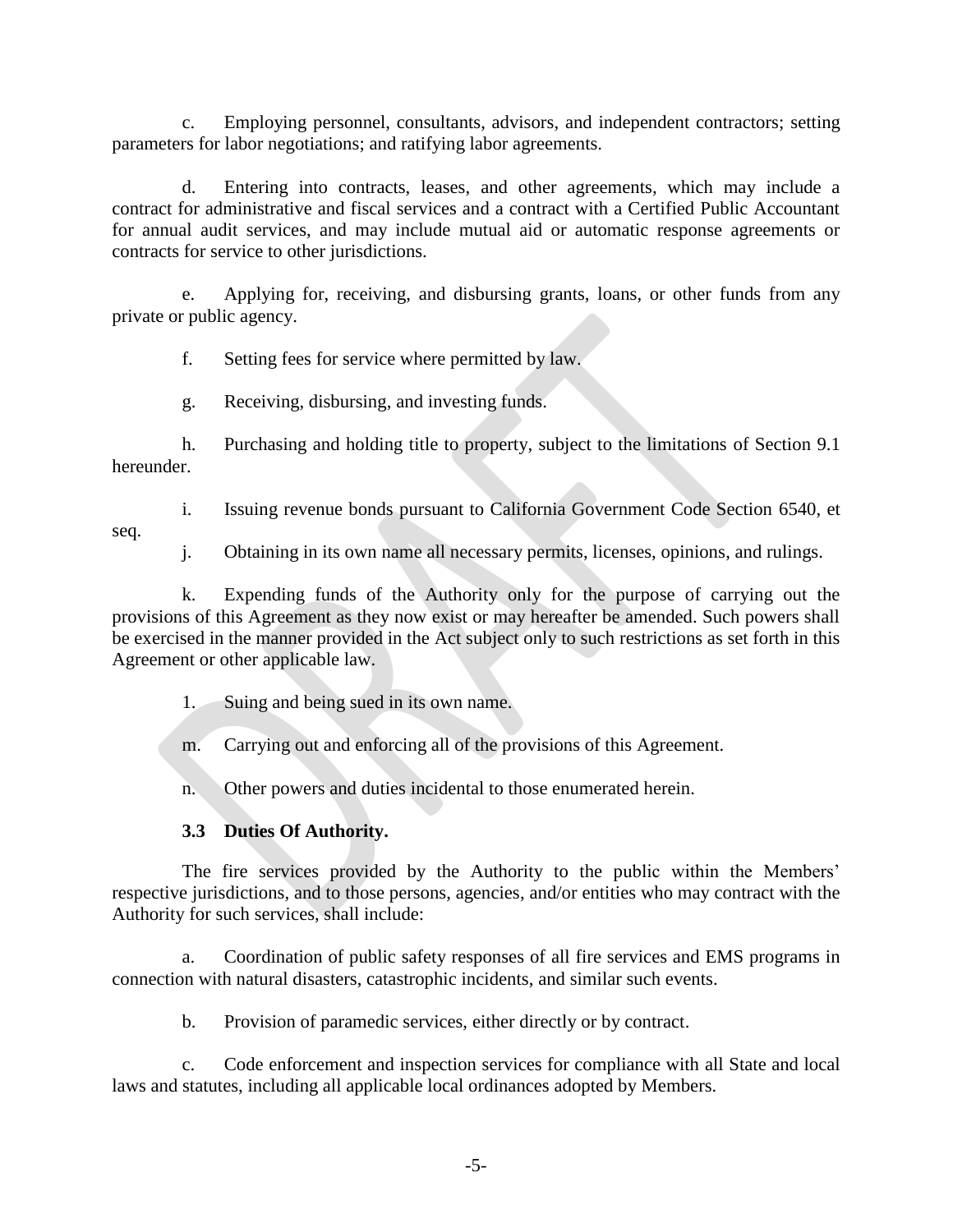d. Fire station maintenance subject to Section 9 below, and repairs of equipment and vehicles owned and/or utilized by the Authority.

e. Training and equipping special response teams and other such specialty units as are formed and maintained from time to time.

f. Coordination of personnel, equipment, resources, communications and mutual/automatic aid with surrounding jurisdictions.

g. Management and supervision of staff needed to carry out the fire services provided, including a comprehensive personnel training program.

h. Conducting and/or coordinating appropriate vegetation management, emergency preparedness and public education programs.

i. Such other fire services as may be added in the future by resolution of the Fire Council.

# **3.4 Assumption Of Responsibilities By Authority.**

<span id="page-9-0"></span>No later than 45 days after the Effective Date, Larkspur and Corte Madera shall appoint two members of the Fire Council, and the Secretary/Clerk shall give notice of the first meeting of the Fire Council. At said meeting, the Fire Council shall provide for its regular meetings and carry out such further business, consistent herewith, as it deems proper.

# **3.5 Delegation Of Powers, Transfer Of Records And Accounts.**

<span id="page-9-1"></span>Each of the Members hereby delegates to the Authority consistent with the provisions herein, the power and duty to maintain, operate, manage and control all of the fire protection facilities, equipment, resources, and property of each of the Members within its respective territorial jurisdictions, including without limitation all fire stations, land, buildings, and fire equipment, and to employ the necessary personnel to do any and all other things necessary or desirable to provide continued efficient and economical fire services to the communities. Each Member shall transfer to the Authority all fire records, including personnel, accounts, and property records, which relate to the provision of fire services and which are necessary or desirable in the judgment of the Management Committee to allow the Authority to function.

#### <span id="page-9-3"></span><span id="page-9-2"></span>**Sec 4. Limitations On Powers.**

#### **4.1 Reserved Powers.**

Legislative, administrative, and quasi-judicial powers not delegated to the Authority by this Agreement are reserved to the respective City and Town Councils of the Members.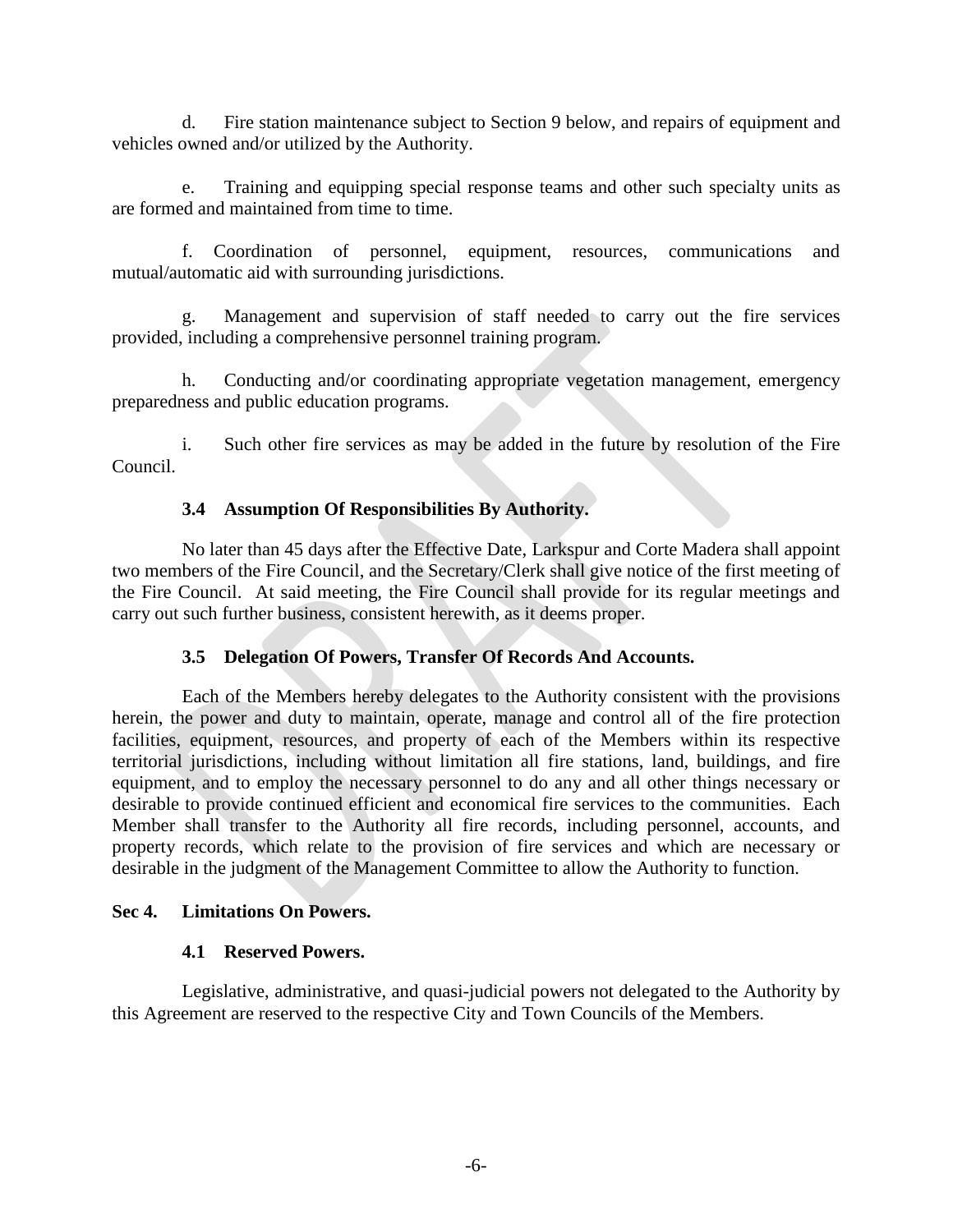#### **4.2 Members' Restrictions.**

<span id="page-10-0"></span>Exercise of the common powers enumerated in Section 3.1 above shall be subject to such restrictions as exist for each Member independently.

#### **4.3 Liability And Co-Obligations Of Authority.**

<span id="page-10-1"></span>The debts, assets, liabilities and obligations of the Authority shall be solely the debts, assets, liabilities, and obligations of the Authority and not of its Members.

# **4.4 Existing And Future Bond Obligations.**

<span id="page-10-2"></span>After the Effective Date, repayment of any preexisting bonds shall continue to be funded solely by the originating Member until such time as the bonds are fully paid off, and neither the Authority nor the other Member shall have any liability or obligation whatsoever for these bonds. For example, as a member of the MERA JPA, each Member is responsible for annual bond payments associated with the initial cost of the MERA infrastructure and the radio equipment purchase incurred prior to the Effective Date. The original 1999 MERA bonds were refinanced in 2010 and run through 2021. These MERA bond payments due after the Effective Date shall remain solely the responsibility of each Member, and the newly-constituted Authority shall have no liability or obligation with respect to such MERA bond payments. If any new bonds after the Effective Date are issued by the Authority and remain outstanding, the Members benefiting from the bonds may not withdraw from the Authority until the bonds have been paid or adequate provision has been made for such payment.

# **4.5 Reorganization.**

<span id="page-10-3"></span>No Member shall, without the written consent of the other Member, which consent may be granted or denied in such Member's sole discretion, seek or support via petition or otherwise any jurisdictional reorganization under the Cortese-Knox-Hertzberg Local Government Reorganization Act, Sections 56000, *et seq*., of the California Government Code, as amended, or otherwise, that could result in the annexation, detachment, merger, consolidation, division, or dissolution of the Authority, or any Member of the Authority.

#### <span id="page-10-5"></span><span id="page-10-4"></span>**Sec 5. Personnel.**

#### **5.1 Management Committee.**

The management of the Authority shall be vested in the Management Committee. The two-person Management Committee shall consist of the City Manager for Larkspur and the Town Manager for Corte Madera. The Management Committee shall have the power:

a. To execute any contract up to an amount consistent with the Authority's purchasing ordinance and/or policies for capital costs of special services, equipment, materials, supplies, maintenance, or repair that involves an expenditure by the Authority within budgetary limits approved by the Fire Council;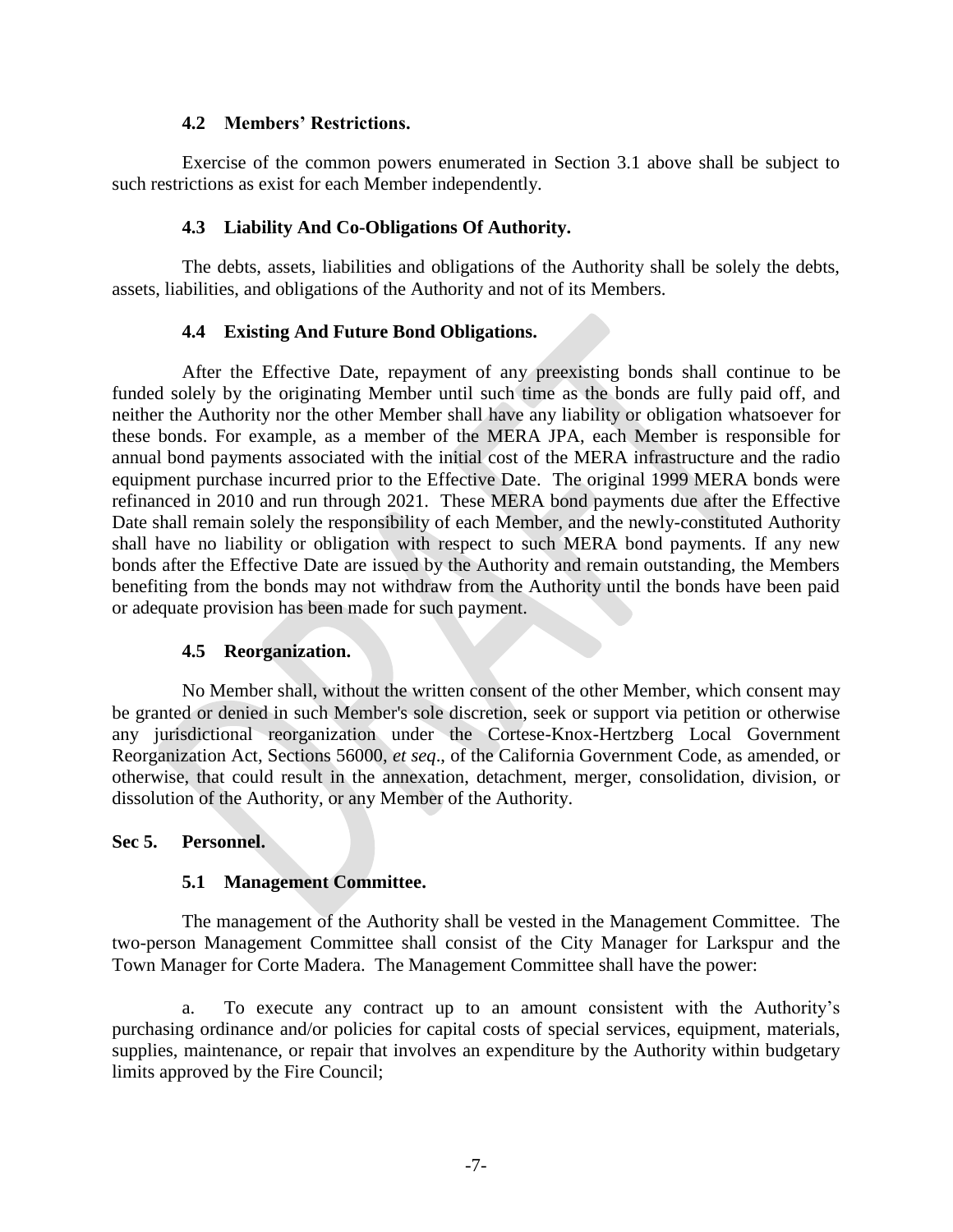b. To approve the hiring or termination of all personnel of the Authority proposed by the Fire Chief, and to consult with and give direction to the Fire Chief regarding other significant personnel decisions;

c. To expend funds of the Authority and enter into contracts, whenever required for the immediate preservation of the public protection, health, or safety;

d. To sell any personal property of the Authority up to a value consistent with the Authority's purchasing ordinance and/or policies;

e. To authorize the settlement or compromise of damage claims against the Authority in the maximum amount provided for in the Government Code, and to recommend settlement or rejection of claims beyond said amount;

f. To represent the Authority in meet-and-confer sessions;

g. To administer the priorities and policies established by the Fire Council for fire services of the Authority; and

h. To perform such other duties as may be assigned by the Fire Council, and to report at such times and concerning such matters as the Fire Council may require.

# **5.2 Fiscal Officer.**

<span id="page-11-0"></span>The Fiscal Officer shall be the depository for and shall have custody of all of the accounts, funds, and money of the Authority from whatever source. The Fiscal Officer shall have the duties and obligations set forth in the Act, and shall assure that there shall be strict accountability of all funds and reporting of all receipts and disbursements of the Authority. Pursuant to the Act, the Fiscal Officer shall have charge of, handle, and have access to all records relating to accounts, funds, and money of the Authority; and the Management Committee shall have charge of, handle, and have access to all physical properties of the Authority; and the Secretary/Clerk shall have charge of, handle, and have access to all other records of the Authority. The Fire Council shall appoint the Fiscal Officer following consultation with the Management Committee.

# **5.3 Fire Chief.**

<span id="page-11-1"></span>The Fire Chief shall be appointed by and serve at the pleasure of the Management Committee. The Fire Chief shall report to the Fire Council through the Management Committee.

# **5.4 Legal Advisor.**

<span id="page-11-2"></span>The Fire Council shall appoint a legal advisor to the Authority who shall perform such duties as may be prescribed by the Management Committee and/or the Fire Chief.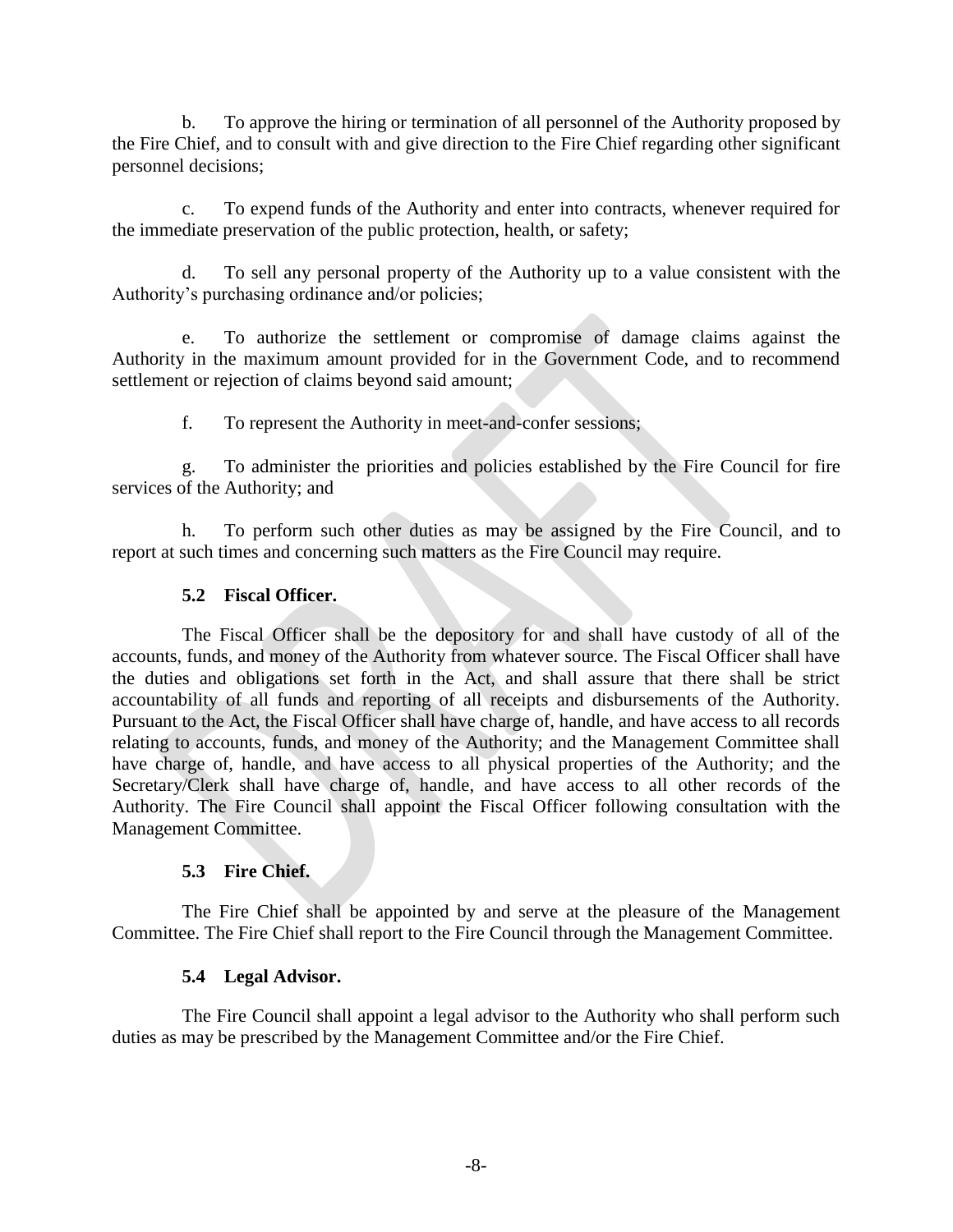#### **5.5 Other Employees.**

<span id="page-12-0"></span>All other employees shall be appointed by the Fire Chief subject to the approval of the Management Committee.

#### <span id="page-12-2"></span><span id="page-12-1"></span>**Sec 6. Fiscal Year, Annual Budget.**

#### **6.1 Fiscal Year.**

The Authority's fiscal year shall be the twelve (12) month period commencing each July 1 and ending on the following June 30.

#### **6.2 Annual Budget.**

<span id="page-12-3"></span>The Authority shall operate only under an approved and adopted fiscal year budget that includes appropriations for salaries and benefits, services and supplies, capital expenditures and reserves. The Authority may not operate at a deficit.

#### **6.3 Budget Process.**

<span id="page-12-4"></span>At the end of each fiscal year, the Management Committee and the Fire Chief shall recommend to the Fire Council a budget for the ensuing fiscal year. This draft budget shall be published at least thirty (30) days prior to adoption of the final budget. Not later than June 15th of each year, the Fire Council shall adopt a final budget for the ensuing fiscal year. The annual budget may not be modified or amended after approval except pursuant to the terms of Section 2.3(e) above.

#### **6.4 Control Accounting, Records And Accounts.**

<span id="page-12-5"></span>The Management Committee and the Fire Chief shall control and account for all expenditures under the adopted budget. The Authority shall cause to be kept accurate and correct books of account, showing capital costs, special services costs, and maintenance and operation costs of the Authority, and all financial transactions relating to the fire facilities, which books of account shall correctly show any receipts and also any costs, expenses, or charges to be paid by the Authority. Said books and records shall be open to inspection at all times during normal business hours by any Member. The Fiscal Officer shall cause all financial records of the Authority to be audited by an independent public accountant or certified public accountant and a copy of the audit to be delivered promptly to each Member.

#### **6.5 Certain Fire Station Costs Excluded.**

<span id="page-12-6"></span>In accordance with Section 9 below, the budget shall not include costs of replacement or reconstruction of any Fire Station owned by the Members, which costs shall remain the separate responsibility of the owning Member(s) as hereinafter provided.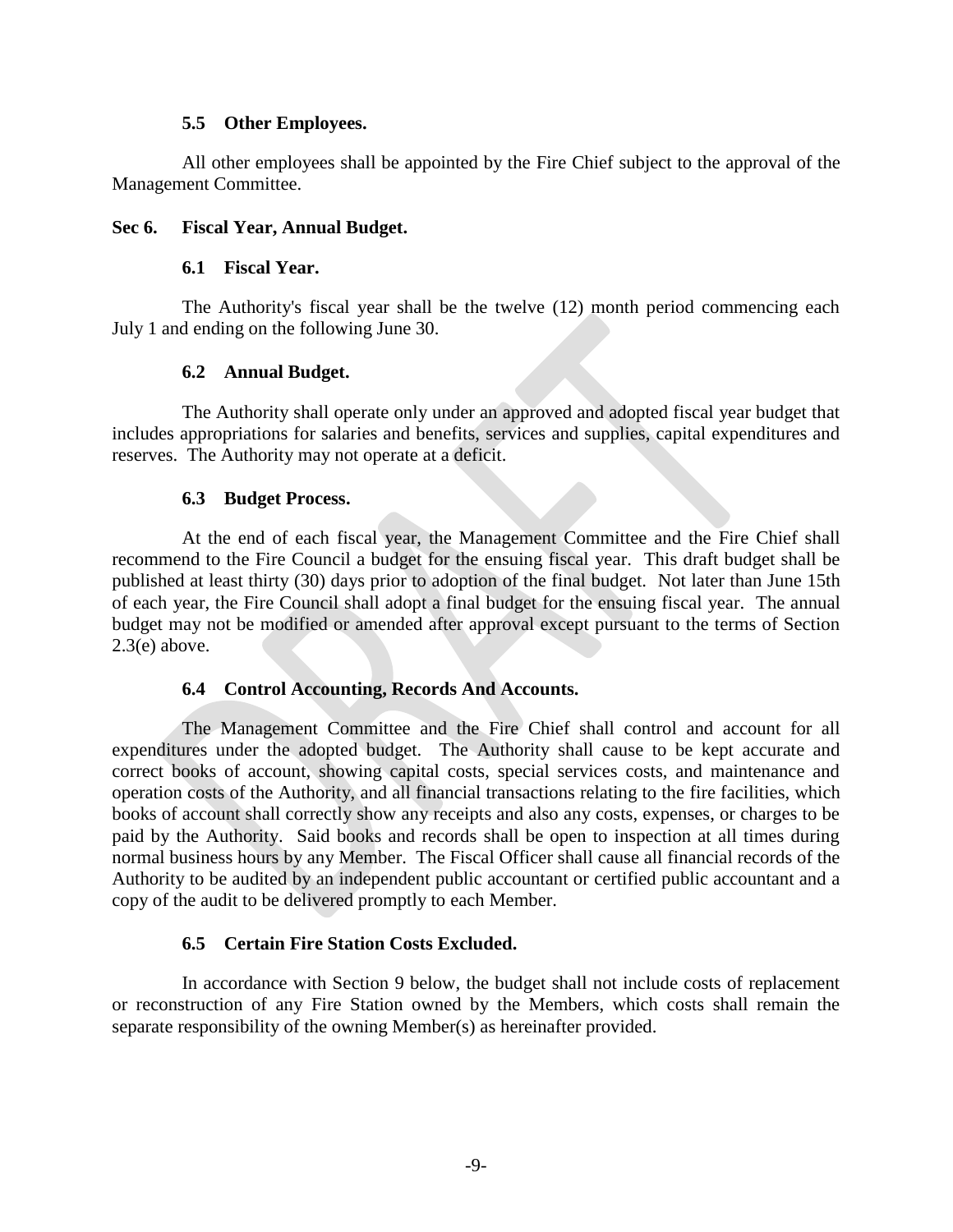#### <span id="page-13-1"></span><span id="page-13-0"></span>**Sec 7. Annual Contributions.**

#### **7.1 Obligations, Notifications.**

Annually the Members shall pay to the Authority in care of its Fiscal Officer their respective Percentage Shares of the Authority's adopted budget and of approved increases therein, if any, in accordance with the formula referenced in Section 8 below. Not later than June 15 of each year, the Fire Council shall notify each Member of its Percentage Share for the following year.

#### **7.2 Monthly Payments.**

<span id="page-13-2"></span>Each Member shall pay an amount equal to one-twelfth (1/12th) of its annual Percentage Share on the first day of each month, beginning on the Effective Date. The Fire Council may set a different payment schedule to provide for adequate cash flow for operations and maintenance expenses and/or capital expenditures if needed.

#### <span id="page-13-4"></span><span id="page-13-3"></span>**Sec 8. Cost Sharing.**

#### **8.1 Members' Percentage Cost Shares.**

All costs shall be fairly and equitably allocated by the Members among themselves pursuant to an agreed-upon percentage share for each Member. The Members hereby acknowledge and agree that all costs will be shared or split equally among themselves save for those costs relating to Fire Services/Field Operations which they shall allocate to each member pursuant to an agreed-upon funding formula. The Members shall agree upon their respective percentage shares prior to the Effective Date, which percentage shares may thereafter be adjusted pursuant to Section 8.2 below.

#### **8.2 Adjustments of Percentage Shares.**

<span id="page-13-5"></span>The Members' percentage shares referenced in Section 8.1 above may be adjusted annually at the time of the budget process set forth in Section 6.3 above.

#### **8.3 New Member Adjustment Of Percentage Shares.**

<span id="page-13-6"></span>The Percentage Shares set forth in Section 8.1 above may also be revised at any time by the Fire Council by unanimous vote to accommodate the addition, if any, of new members or consolidations among Members.

#### **8.4 Termination Adjustment Of Percentage Shares.**

<span id="page-13-7"></span>In the event that a Member gives notice to withdraw from the Authority in accordance with Section 14 below, the remaining Members shall promptly enter into negotiations to determine the Percentage Shares for the remaining Members following that Member's withdrawal.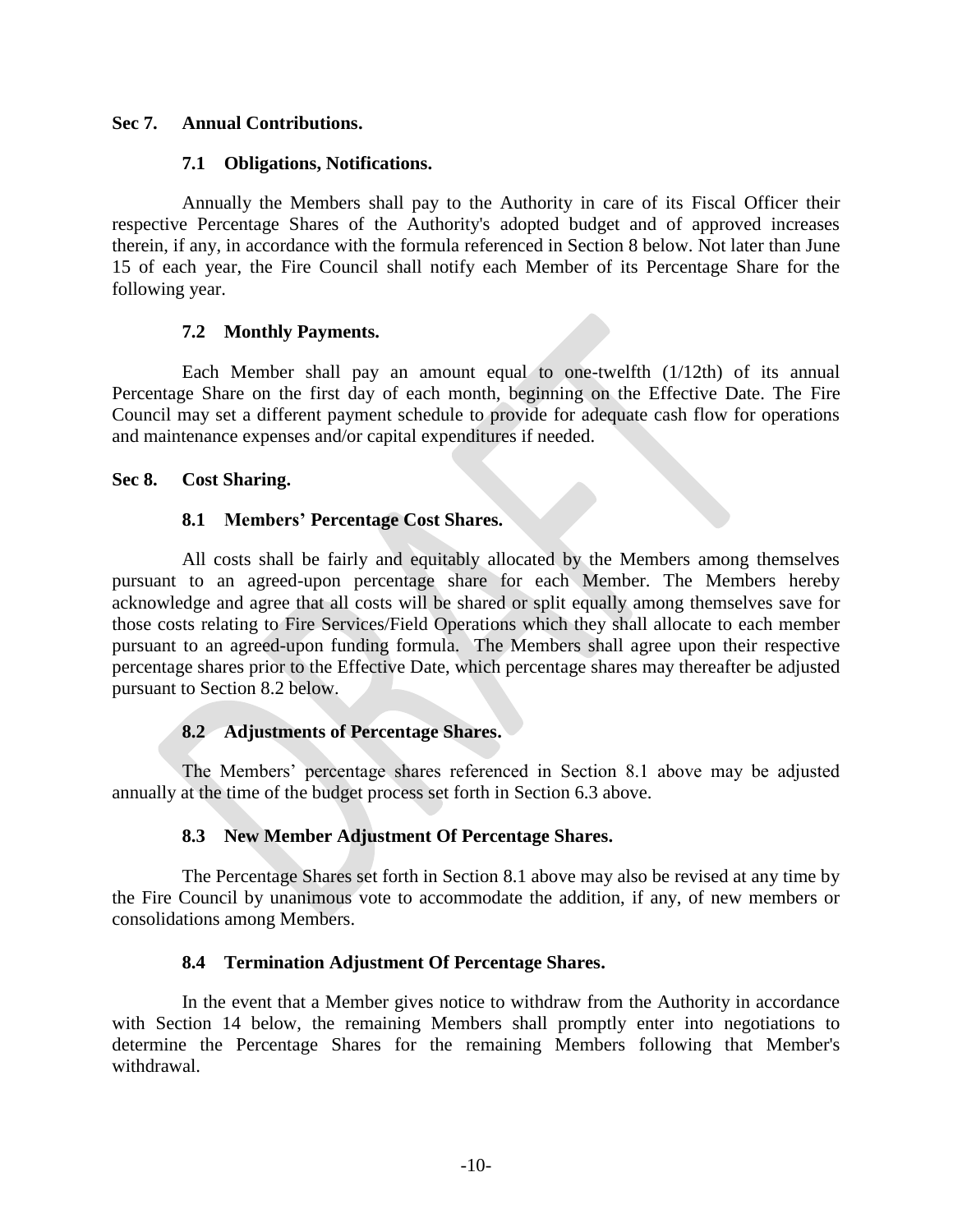#### <span id="page-14-1"></span><span id="page-14-0"></span>**Sec 9. Fire Stations.**

#### **9.1 Ownership.**

The Authority on the Effective Date shall commence operating the four existing fire stations, two in Larkspur (Downtown Station No. 15 and Greenbrae Station No. 16) and two in Corte Madera (Paradise Drive Station No. 13 and Tamalpais Drive Station No. 14). These existing four fire stations, owned by the Members, shall remain in the ownership of the respective parties, but the Authority shall have the custody, use, and control of them during the term of this Agreement; provided, however, that said custody, use, and control shall be subject to review and input by any Member according to the specific needs of a Member for public purposes. The Authority and Members shall, in good faith, consider the needs of the public with respect to any request for use and control of existing fire stations.

# **9.2 Authority Occupancy Of Fire Stations.**

<span id="page-14-2"></span>The Authority and Members shall enter into the appropriate lease or other agreements setting forth specific terms and conditions under which the Authority shall occupy a fire station owned by a Member.

# **9.3 Fire Station Maintenance.**

<span id="page-14-3"></span>a. **Maintenance By Members.** The respective Members owning a fire station shall be responsible for the maintenance, repair, replacement, and improvements to the building structure, mechanical systems, electrical, plumbing, and exterior infrastructure (i.e., roof coverings, driveway, etc.). The Members are not responsible for (i) the maintenance or repair of any systems that have been installed by the Authority and are unique to fire service operations (e.g., dispatch/radio systems, computer networks, etc.), and (ii) the cost of performing any such maintenance or repairs caused by the negligence of the Authority or its employees, agents, servants, licensees, contractors, or invitees.

b. **Maintenance By Authority.** The Authority shall be responsible for routine maintenance of fire stations, interior decorating, landscaping, and fire alarm systems. The Authority is also responsible for the maintenance, repair, replacement, and improvements of the dispatch telecommunication systems and all systems that have been installed by the Authority which are unique to fire service operations (e.g., dispatch/radio systems, computer networks, etc.).

#### **9.4 Casualty Damage.**

<span id="page-14-4"></span>If any fire or other casualty (whether insured or uninsured) renders all or any portion of a fire station unsuitable for safe and healthy occupancy, then the Member(s) owning the fire station shall, with reasonable promptness after the occurrence of such damage, estimate the time that will be required to substantially complete the repair and restoration and shall notify the Authority in writing of such estimate promptly upon its completion. The owning Member(s) shall then proceed with reasonable promptness and diligence to complete the repair and restoration of the fire station to its condition as existed prior to such casualty, subject to building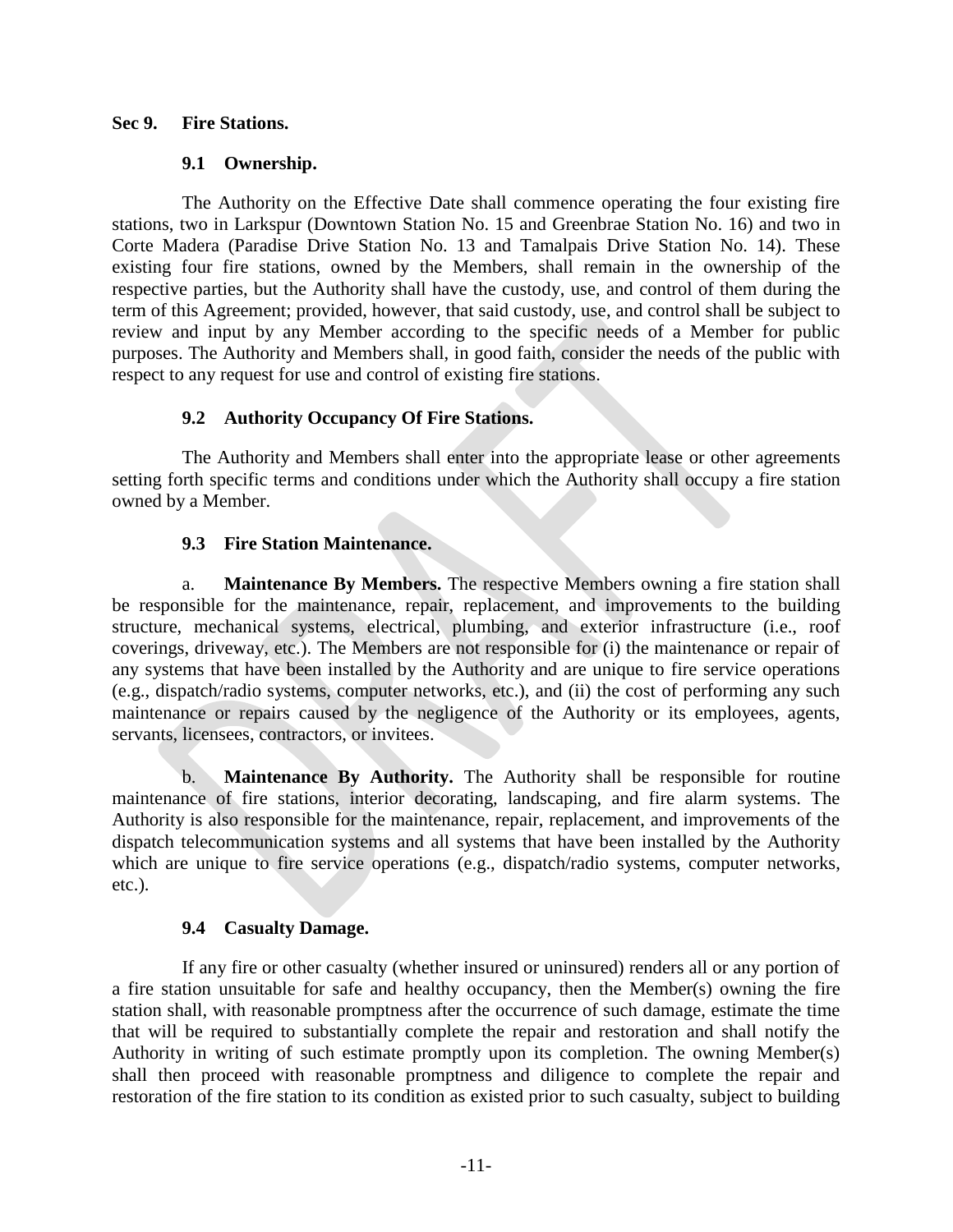codes then in effect. The Authority acknowledges that the owning Member shall be entitled to the full proceeds of any insurance coverage for damage to the fire station, whether carried by the Member or the Authority, except for those proceeds of the Authority's insurance (including endorsements, if any) of its own losses such as personal property coverage. In no event shall the Authority be entitled to any compensation or damages from the owning Member for loss of use of the whole or any portion of a fire station or for any inconvenience or annoyance occasioned by any such damage, destruction, rebuilding, or restoration of a fire station or access thereto, except to the extent business interruption or similar insurance coverage is provided.

## <span id="page-15-1"></span><span id="page-15-0"></span>**Sec 10. Capital Assets Other Than Fire Stations.**

#### **10.1 Existing Capital Assets.**

The capital assets, including but not limited to fire vehicles, equipment, station furnishings, office equipment, all fire service-related capital assets, and any existing judgments or other outstanding obligations as of the Effective Date of this Agreement, listed in Exhibit A attached hereto and incorporated herein by reference (collectively, the "Existing Capital Assets"), shall remain the property of the respective, designated Member until and unless the Members agree otherwise. In the event of a termination of this Agreement or the withdrawal of a Member from this Agreement, the Existing Capital Assets shall revert to the respective, designated Member(s) in the ownership proportions so stated. Provided, however, that if there is a good faith dispute regarding appropriate proportions and/or divisions, the Members shall participate in the dispute resolution process set forth in Section 15 below. Notwithstanding the foregoing, the custody, use, and control of all such assets shall be transferred on the Effective Date to the Authority, which shall be responsible for operation, maintenance, and repairs as to Existing Capital Assets.

#### **10.2 Authority Capital Assets.**

<span id="page-15-2"></span>All replacements of Existing Capital Assets and all capital assets acquired by the Authority from and after the Effective Date (collectively, the "Authority Capital Assets") shall be purchased by the Authority, and the Members shall have ownership proportions in accordance with the Percentage Shares referenced in Section 8.1 above. The Authority shall maintain the Existing Capital Assets and the Authority Capital Assets and monitor their conditions so as to replace or reconstruct them in accordance with the Authority's minimum requirements based on latest technology. The Authority may undertake revenue bond financing pursuant to California Government Code Sections 6540, *et seq.*, to acquire Authority Capital Assets.

#### **10.3 Existing Equipment Obligations.**

<span id="page-15-3"></span>After the Effective Date, all responsibility for payments for existing equipment obligations shall continue to be the sole responsibility of the owning Member and will not transfer to the newly-constituted Authority unless otherwise agreed by the Members in writing. Thus, by way of example, Larkspur's lease of a fire truck existing as of the Effective Date shall remain the sole responsibility of Larkspur for the remaining term of this vehicle lease following the Effective Date and no obligations thereunder shall transfer to the Authority.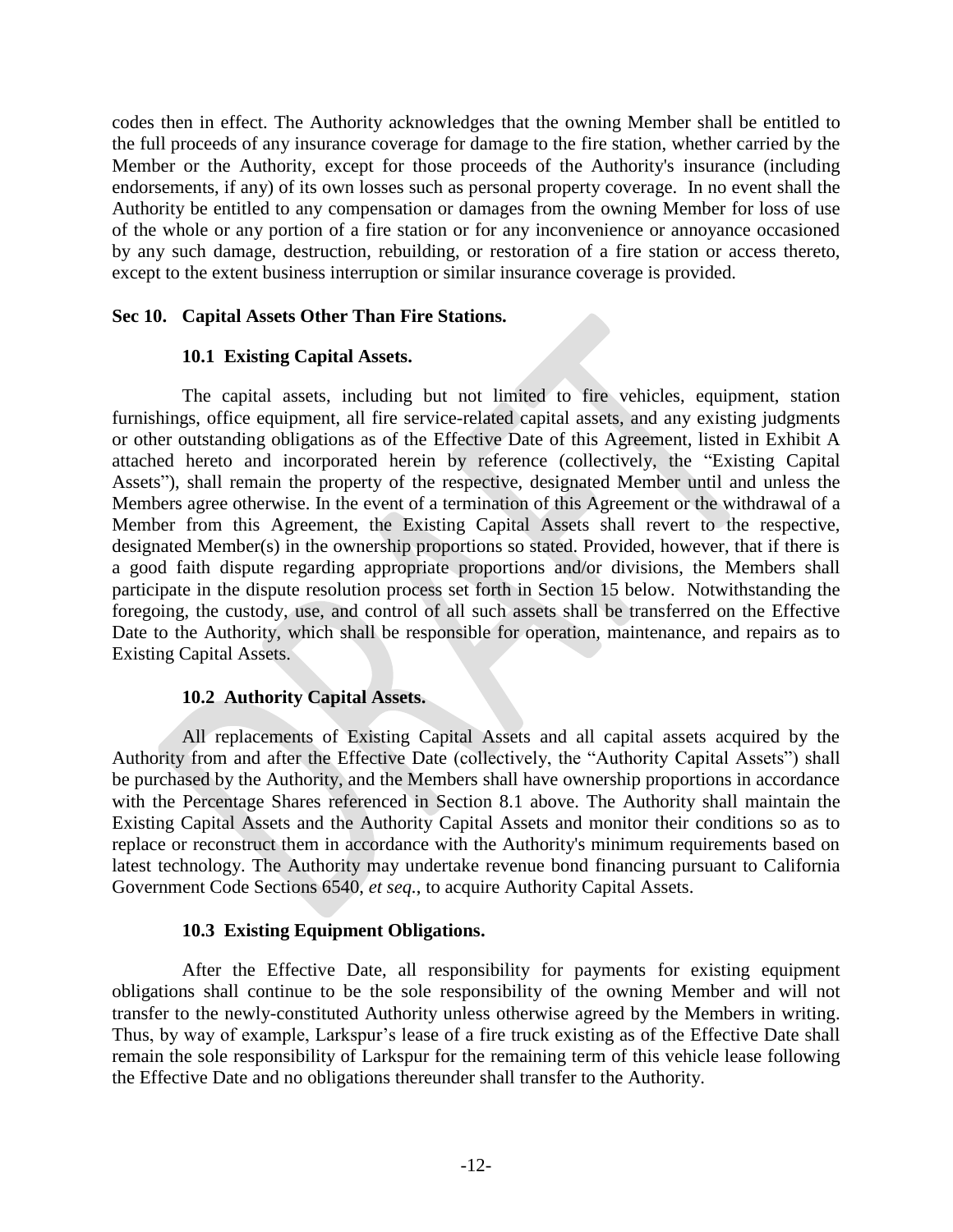#### <span id="page-16-1"></span><span id="page-16-0"></span>**Sec 11. Transition Provisions.**

#### **11.1 Transitioning Personnel Pursuant To Transition Agreement.**

A transition agreement shall be negotiated and entered into between the Authority and the two involved employee Associations covering Members' employees' incorporation into the newly-constituted Authority. Pursuant to this transition agreement, all Members' employees as of January 1, 2018 will become Authority employees as of the Effective Date. All transitioning employees will maintain their current rank and original date of hire for seniority purposes, and as of the Effective Date will be covered under the Memorandum of Understanding in effect following the transition agreement. This Memorandum of Understanding shall provide that all classic employees of the newly-constituted Authority as of the Effective Date will be covered by the CalPERS 3%@55 Safety Retirement Plan. Accrued vacation leave, sick leave, and compensatory time of Members' employees will transfer on the Effective Date to the Authority pursuant to the provisions set forth below. All obligations to retirees who retired prior to the Effective Date shall remain with the Member from which they retired (i.e., either Larkspur or Corte Madera).

# **11.2 Members' Obligations And Limitations For Pre-existing Financial Liabilities.**

<span id="page-16-2"></span>a. **Limitations.** Except as provided in this Agreement, the Authority shall not assume, and shall not be deemed to have assumed, or be in any way liable for or subject to or have any obligation for or with respect to, any liabilities or obligations of the Members of any kind, nature, or description whatsoever, whether absolute, accrued, contingent, known, unknown, or otherwise, that were incurred by the members prior to the Effective Date. In addition, any payments, awards, or reimbursements to the Members accruing or arising out of events prior to the Effective Date shall remain their property, with the disposition determined by a majority vote of their Councilmembers.

b. **Other Post-Employment Benefits ("OPEB").** Relative to CalPERS Medical Program benefits, the Authority shall be responsible for OPEB liabilities and the payment of the ARC (Annual Required Contribution) for employees of the Authority beginning on the Effective Date (including any new employees and Members' employees who are becoming Authority employees) and all future retirees. All pre-existing OPEB and ARC liability for the Members' retirees will remain with said Members and will not transfer to the Authority.

c. **Pre-Existing Retirement Employer Side Fund.** Prior to the Effective Date, both the Members participated in either a CalPERS 3%@50 or a 3%@55 Safety Retirement Plan. In 2003, CalPERS established an "Employer Side Fund" for each participating entity to account for the difference between the funded status of the larger CalPERS pool to which it is assigned and the funded status of the participating agency. The parties agree that these preexisting Employer Side Funds as of the Effective Date shall remain with the parties and shall not transfer to the newly-constituted Authority.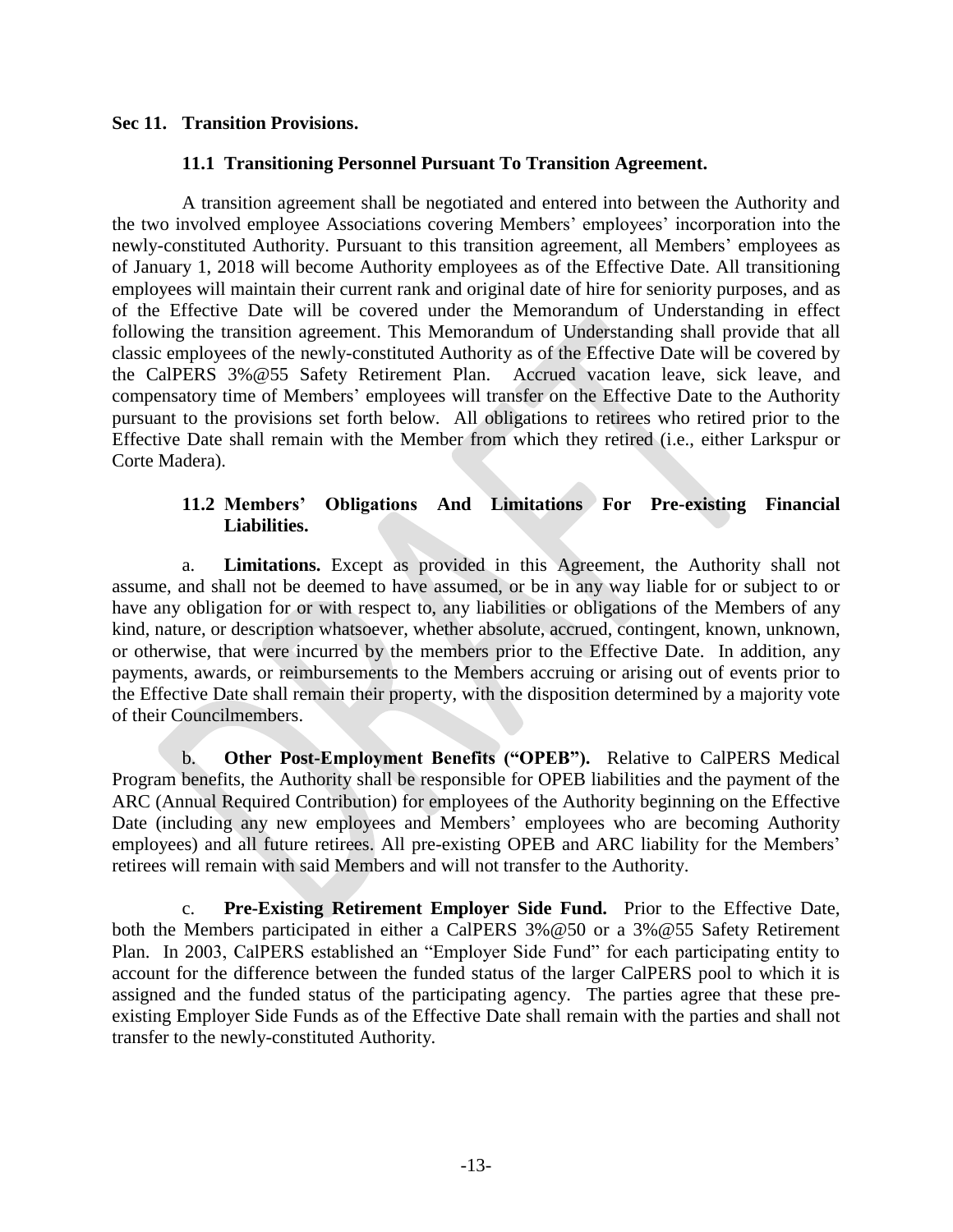d. **Obligations For Future Payments For Previously-Incurred Service Credits.** Obligations for future payments for previously-incurred service credits for the Members' employees shall be assumed by the newly-constituted Authority.

e. **Compensated Absence Liabilities.** As of the Effective Date, the Members have liabilities in the form of accrued vacation leave, sick leave, and compensatory leave (the "Compensated Absence Liabilities"). Members' employees' sick leave, vacation leave, and compensatory time balances will transfer to the Authority. Responsibility for these respective Compensated Absence Liabilities of the Members shall be negotiated by the parties and shall be resolved pursuant to the transition agreement covering these obligations.

# **11.3 Beginning Fund Balance.**

<span id="page-17-0"></span>The beginning fund balance of the Authority as of the Effective Date shall be negotiated and determined by the Members prior to the Effective Date, and Members shall have ownership proportions therein in all fund balances of the Authority in accordance with their Percentage Shares referenced in Section 8.1.

#### **11.4 Existing Workers' Compensation, Liability And Unemployment Insurance Claim Obligations.**

<span id="page-17-1"></span>Both the City and the Town are members of the Bay Cities Joint Powers Insurance Authority (BCJPIA) self-insurance pool. They each may have existing workers' compensation and third-party liability claims asserted against them prior to the Effective Date, as well as unemployment insurance claims. All such claims incurred, accrued, or asserted prior to the Effective Date shall remain the sole responsibility of the Members and shall not be transferred to or assumed by the Authority. All new such claims incurred, accrued, or asserted after the Effective Date shall be the responsibility of the Authority.

# <span id="page-17-3"></span><span id="page-17-2"></span>**Sec 12. Indemnification; Insurance.**

# **12.1 Indemnification Of Members.**

The Authority shall defend, indemnify, and hold harmless the Members and each Member's respective Council, managers, officers, agents, and employees, from any and all claims, losses, damages, costs, injuries, and liabilities of every kind arising directly or indirectly from the conduct, activities, operations, acts, and omissions of the Authority under this Agreement.

#### **12.2 Insurance Requirements.**

<span id="page-17-4"></span>The Authority shall maintain membership in one or more insurance pooling joint powers agencies established pursuant to the Act for purposes of workers' compensation, public liability, and property insurance (as to Authority Capital Assets and the Existing Capital Assets), and shall establish and maintain such self-insurance retentions or other reserves as are required by said agencies.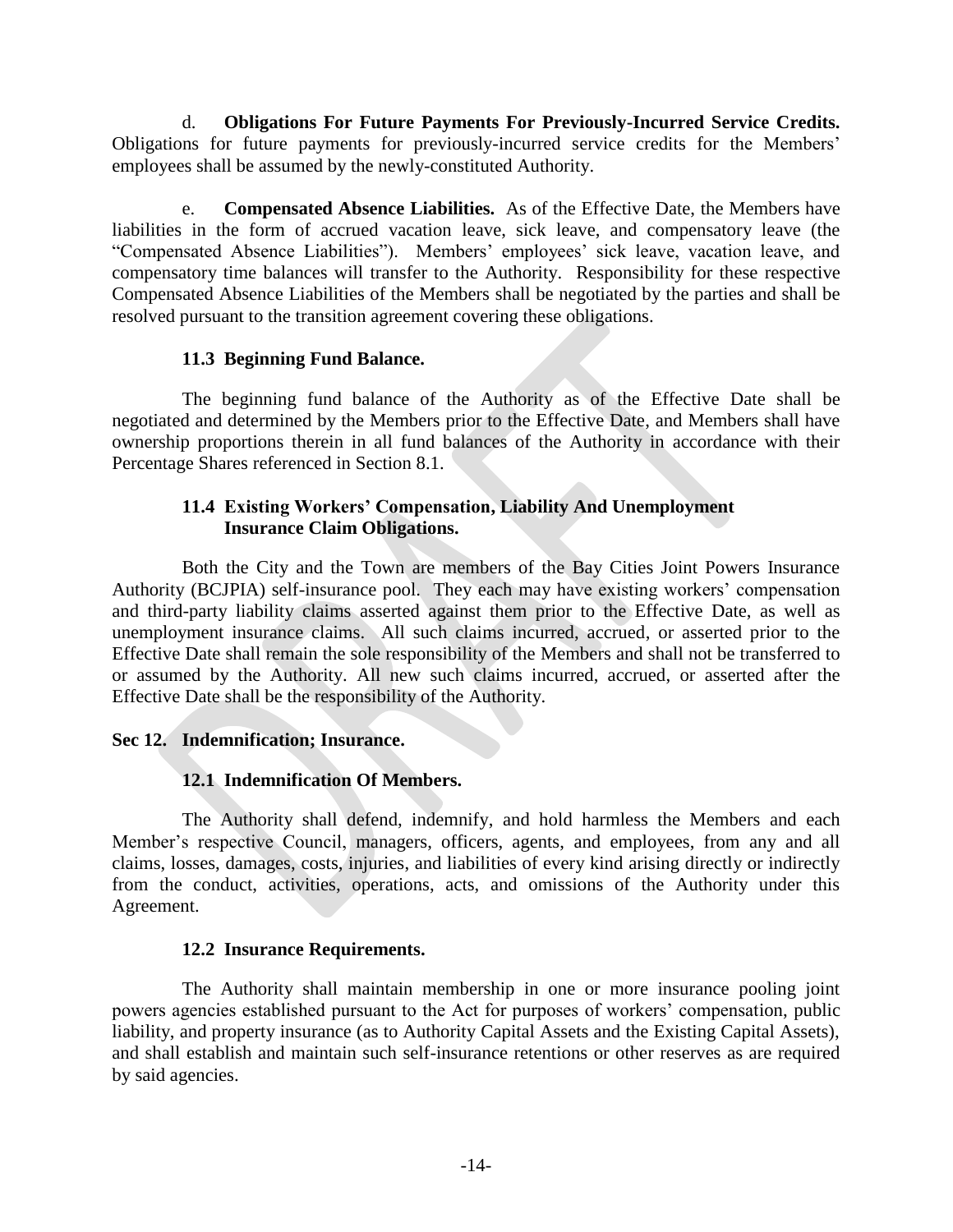#### **12.3 Fire Station Insurance.**

<span id="page-18-0"></span>As to all fire stations, owning Member(s) shall at all times throughout the term of this Agreement maintain adequate property/casualty insurance, updated annually.

#### <span id="page-18-1"></span>**Sec 13. Fire Or Paramedic Service To Other Jurisdictions.**

Service to other jurisdictions or entities may be provided (a) by contract; (b) by amendment of this Agreement to add an additional Member or Members in accordance with Section 1.5 above; and/or (c) in accordance with State and County mutual aid plans.

#### <span id="page-18-3"></span><span id="page-18-2"></span>**Sec 14. Term, Termination And Withdrawal.**

#### **14.1 Term.**

This Agreement shall commence on the Effective Date and shall continue in full force and effect for an indefinite term until terminated as set forth below.

#### **14.2 Termination.**

<span id="page-18-4"></span>This Agreement may be terminated only by (a) a unanimous vote of the Fire Council and a written agreement of all of the Members made on or before June 30th of any year, effective no sooner than the June 30th two (2) years thereafter, or (b) a jurisdictional reorganization under California law affecting any of the Members; provided, however that in all cases the Authority shall make proper provisions for the winding up of the Authority's affairs.

#### **14.3 Effect Of Termination.**

<span id="page-18-5"></span>If upon termination the responsibility for fire protection reverts to the individual Members, the remaining moneys and assets of the Authority including, but not limited to, the Existing Capital Assets, the Authority Capital Assets, the Ending Fund Balance, and any reserves of the Authority to be established, shall be apportioned and distributed to the Members in proportion to the applicable cost-sharing percentages; provided, however, that (i) said distribution may be deferred by the Fire Council in whole or in part for a reasonable period as a reserve to meet liabilities known and unknown, and (ii) the Authority shall continue to exist for the purpose of disposing of all claims and performing all other functions necessary to wind up the Authority's affairs. Thereafter, the Authority shall be dissolved.

#### **14.4 Responsibility For Authority's CalPERS Benefit Plan(s) Upon Termination**

<span id="page-18-6"></span>In the event this Agreement is terminated pursuant to this Section, responsibility for all obligations of the Authority under its CalPERS benefit plan(s) shall revert to the individual Members, which obligations shall be apportioned to and assumed by the Members in proportion to the applicable cost-sharing percentages established pursuant to Section 8.1 above. The Authority shall continue to exist until agreement is reached and provision is made by the Members for the assumption of all such obligations under the benefit plan(s).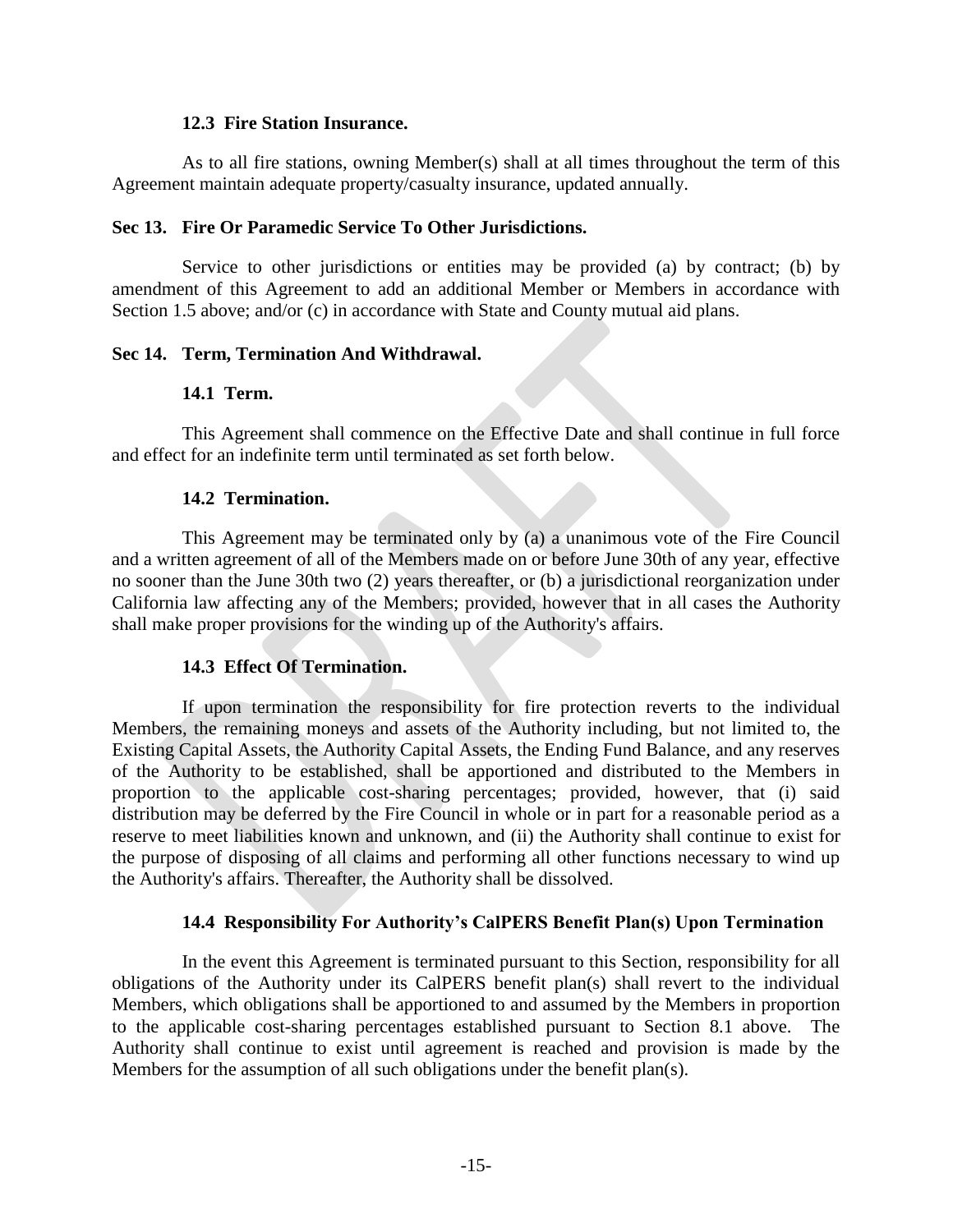#### **14.5 Withdrawal.**

<span id="page-19-0"></span>Any Member may terminate its participation in this Agreement and withdraw from the Authority upon written notice to the other Members first given on or before June 30th of any year, effective no sooner than June 30th two (2) years thereafter.

a. **Payments Upon Withdrawal.** If a Member terminates its participation in this Agreement and withdraws from the Authority, it shall pay its Percentage Share of the Authority's costs for which it is responsible to pay up to the effective date of its termination and withdrawal. In addition, a withdrawing Member shall also pay its Percentage Share of (i) the Authority's remaining unpaid costs and debts as budgeted for the two (2) relevant fiscal years related to any and all tangible and intangible Authority property including, but not limited to, costs of equipment, leases, facilities, improvements, etc., (ii) any bonded indebtedness of the Authority incurred prior to the date of withdrawal, (iii) any unpaid contributions assessed against the Authority by the California Public Employees' Retirement System ("CalPERS") relating to the period during which the terminating Member was a Member, (iv) any unpaid contributions in connection with post-employment benefits other than pensions ("OPEB") as part of compensation for services rendered by Authority employees, and (v) the actual costs associated with its withdrawal including, but not limited to, Authority staff time required to change existing services and systems. All payments due under this Section 14.4(a) shall be paid not later than ninety (90) days following the date of termination and withdrawal.

b. **Effect Of Withdrawal.** Termination of and withdrawal from this Agreement by any Member shall not be construed as a completion of the purpose of this Agreement. Remaining monies of the Authority shall be distributed to the respective Members in proportion to their Percentage Shares, provided said distribution may be deferred by the parties in whole or in part for up to five (5) years as a reserve to meet liabilities known and unknown. If a member withdraws from the Authority, then, to the extent that doing so does not substantially adversely impact the Authority's ability to continue to provide fire protection services to the remaining Members, the withdrawing Member shall be entitled to its Percentage Share of the capital assets of the Authority accrued by the withdrawing Member as of the date of its withdrawal to permit the withdrawing Member to reestablish its ability to provide fire protection to its jurisdiction; provided, however, that if there is a good faith dispute regarding whether the Member has accrued an interest in such assets, such Member shall utilize the mandatory dispute resolution process set forth in Section 15 below. Except as expressly provided otherwise in this Agreement, the Fire Council shall have the reasonable discretion and authority to determine how to address any claims of ownership and/or possession of any Authority property by a withdrawing Member, provided, however, that if there is a good faith dispute regarding whether such property is owned by the Authority or by the withdrawing Member, such Member may utilize such dispute resolution process to determine such ownership.

#### <span id="page-19-1"></span>**Sec 15. Dispute Resolution Process.**

Should any disagreement or dispute among the Members arise concerning interpretation, implementation, and/or enforcement of any of the terms or subject matter of this Agreement, the Members shall submit such dispute to mandatory mediation before an agreedupon mediator, each involved Member to pay an equal share of the mediation fees and each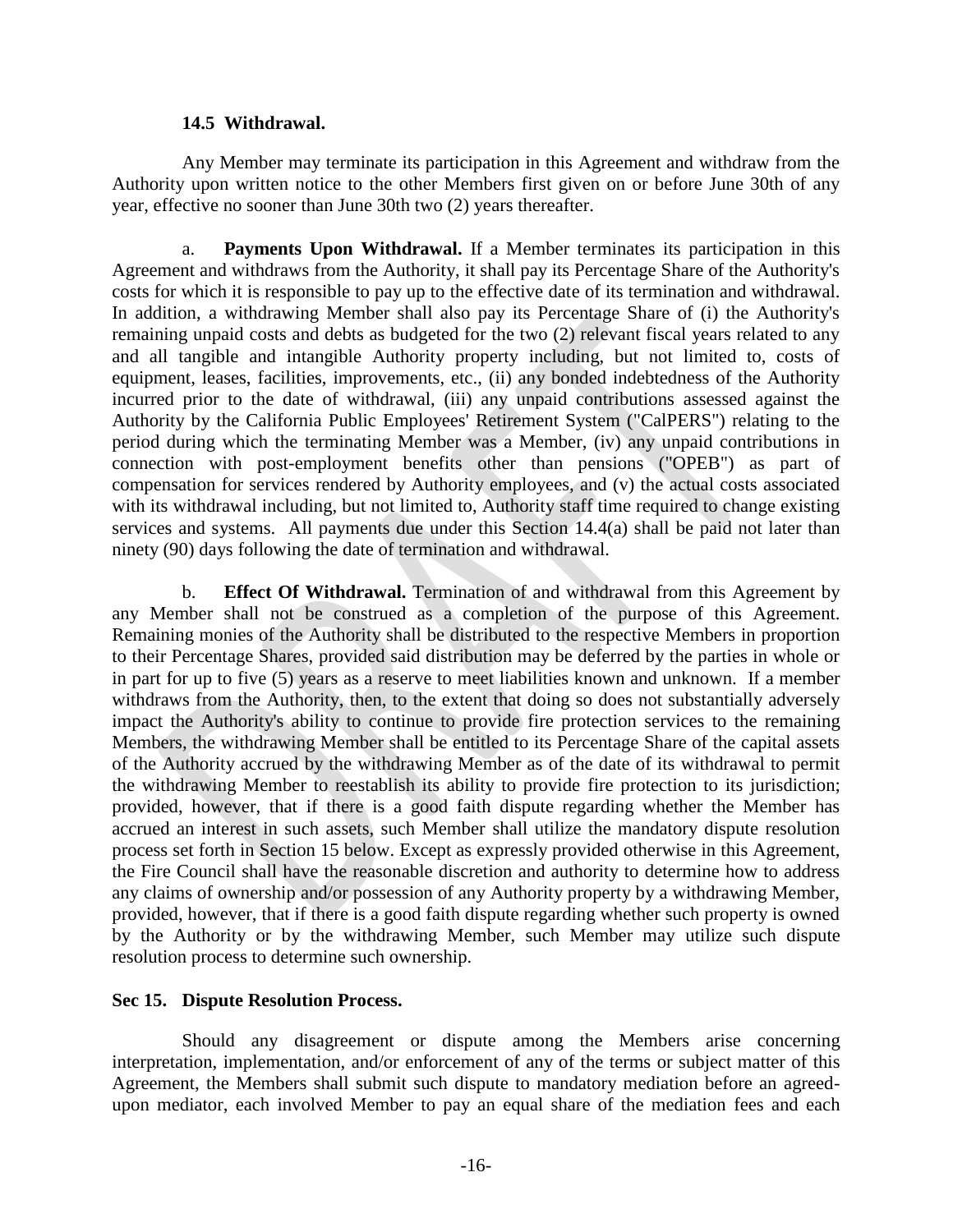involved Member to pay its own attorneys' fees and legal costs. Should the Members be unable to agree upon a mediator, they shall agree upon a mediation service and shall have that service select a mediator for them. Should mediation be unsuccessful, then the Members each agree that they shall submit their dispute to binding arbitration before a mutually-agreeable arbitrator. If they cannot agree upon an arbitrator, they shall select an arbitration service, which shall select an arbitrator for them. The involved Members each shall pay an equal portion of the arbitration fees and each Member shall pay its own attorneys' fees and legal costs, it hereby being agreed that the arbitrator shall have no authority to award attorneys' fees or costs to any prevailing party. The Members each hereby expressly waive any and all rights to have disputes under this Agreement decided by court action, court trial, jury trial, or any other legal action of any kind or type, other than the mandatory mediation and binding arbitration process specified above. However, in emergency or extraordinary circumstances, Members may seek equitable or injunctive relief to preserve the status quo pending occurrence of the mediation/arbitration process specified above. It is the express intent of each Member to have any and all disputes under this Agreement resolved by the above-specified mediation/arbitration process and in as timely and economical manner as possible.

#### <span id="page-20-0"></span>**Sec 16. Entire Agreement.**

This Agreement, together with its Exhibit A (which is incorporated herein by reference) constitutes the entire agreement among the Members as to the subject matter hereof, and may be altered or amended only by an instrument in writing duly executed by the Members.

#### <span id="page-20-1"></span>**Sec 17. Successors.**

This Agreement shall be binding upon and shall inure to the benefit of all successors to the Members hereto.

#### <span id="page-20-2"></span>**Sec 18. Modification Or Suspension.**

This Agreement may be amended only by a written agreement executed by all members. In the event State or Federal laws or regulations enacted after the Effective Date prevent or preclude compliance with one or more provisions herein, such provision shall be modified or suspended only to the extent necessary to comply with such laws or regulations.

#### <span id="page-20-3"></span>**Sec 19. Severability.**

If any term or provision of this Agreement shall to any extent be determined by a court of competent jurisdiction to be invalid or unenforceable for any reason, the remaining terms or provisions of this Agreement are intended to be independently valid and enforceable to the full extent permitted by law.

#### <span id="page-20-4"></span>**Sec 20. Governing Law.**

This Agreement shall be construed and interpreted in accordance with the laws of the State of California.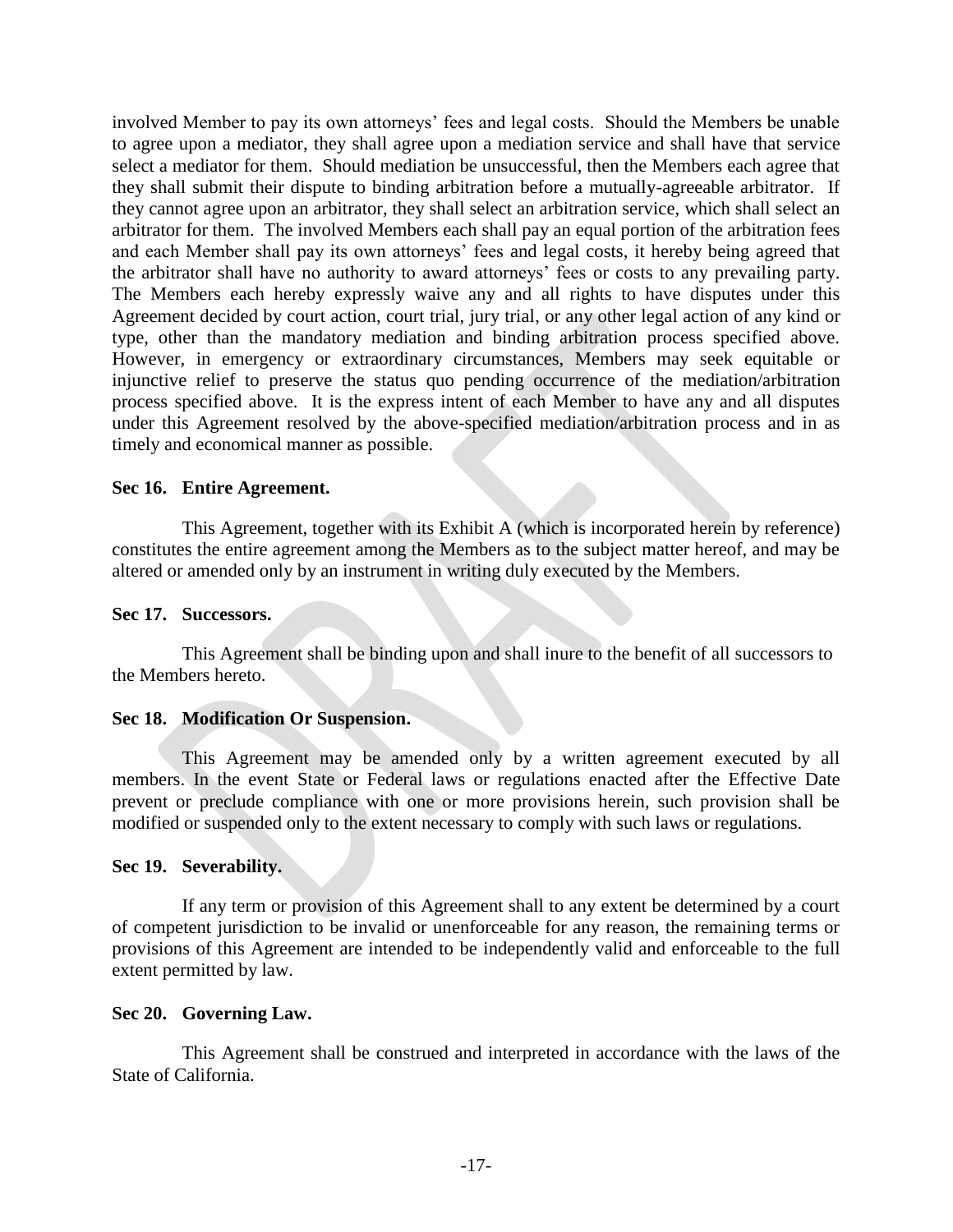#### <span id="page-21-0"></span>**Sec 21. Headings.**

The section headings and titles contained in this Agreement are for the convenience of reference only and are not intended to define, limit, or describe the scope of any provision of this Agreement.

#### <span id="page-21-1"></span>**Sec 22. Consent.**

Whenever any consent or approval is required by this Agreement, such consent or approval shall not be unreasonably withheld, conditioned, or delayed, except as otherwise specifically set forth herein.

#### <span id="page-21-2"></span>**Sec 23. Enforcement By Authority.**

The Authority is hereby authorized to take or seek any or all legal or equitable actions or remedies permitted by law and consistent with Section 15 hereof to enforce this Agreement. Venue shall be in the Superior Court of the County of Marin, California.

#### <span id="page-21-3"></span>**Sec 24. Execution In Counterparts.**

This Agreement may be executed on behalf of the respective Members in one or more counterparts, all of which collectively shall constitute one document and agreement.

IN WITNESS WHEREOF, the parties hereto have signed this instrument effective as of the date stated in the first paragraph hereof.

CITY OF LARKSPUR, a municipal corporation

| ATTEST:    | By:                                              |
|------------|--------------------------------------------------|
|            | , Mayor                                          |
| City Clerk |                                                  |
|            | TOWN OF CORTE MADERA, a municipal<br>corporation |
| ATTEST:    | $\mathbf{By:}$                                   |
|            | , Mayor                                          |
| Town Clerk |                                                  |